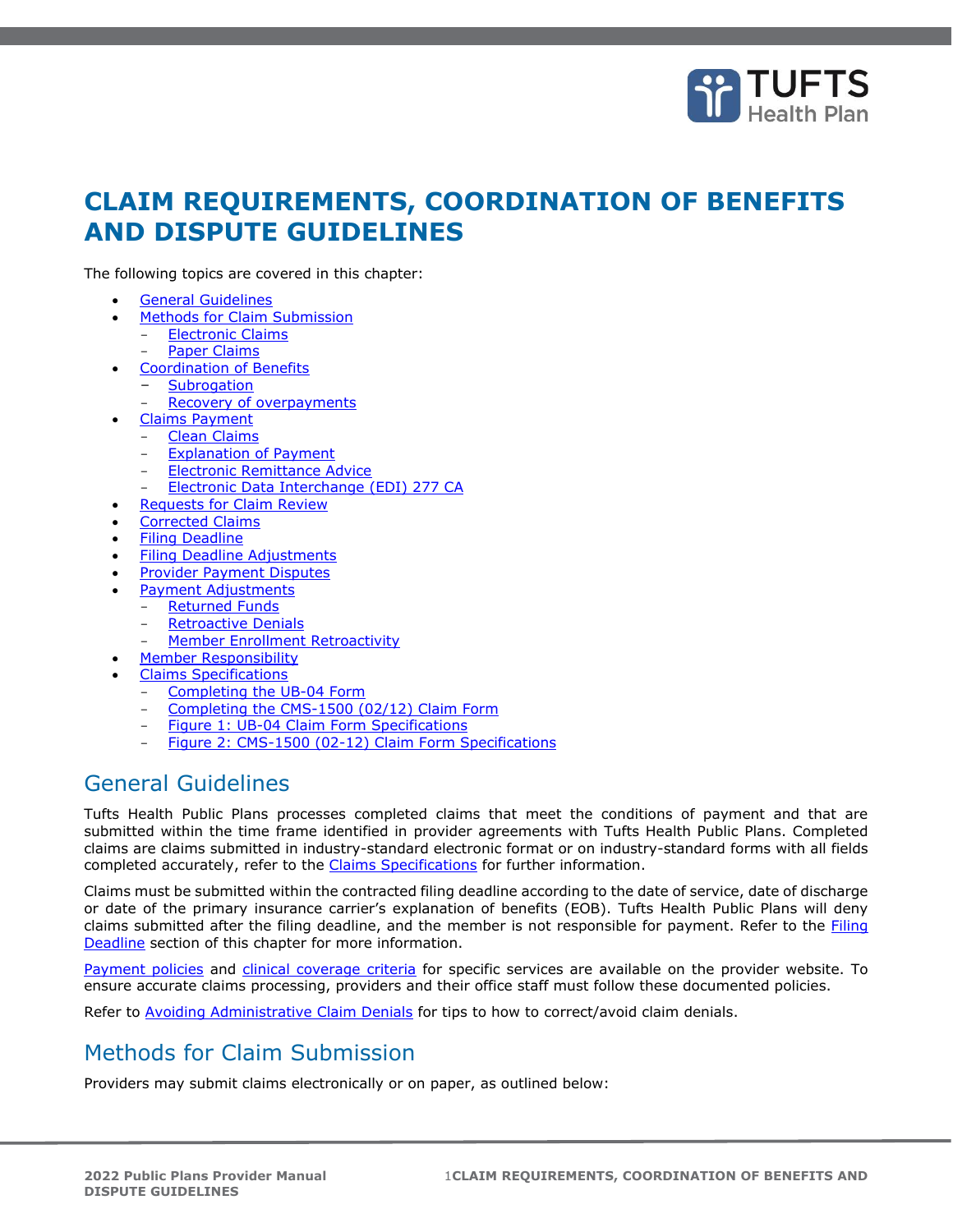

## <span id="page-1-0"></span>Electronic Claims

Providers may submit claims electronically via the following methods:

- **Secure Provider [portal](https://tuftshealthplan.com/login)** an online self-service tool that allows providers to check member eligibility, submit individual CMS-1500 and UB-04 claims, and check claim and prior authorization status. Providers may also check claim status and view claim details. For more details, refer to the [Guides and Resources](https://tuftshealthplan.com/provider/training/guides-and-resources) Training page on the public Provider website.
- **Direct electronic data interchange (EDI) submission** this method is ideal for submitting a large volume of claims. Submit electronic claims files through secure file transfers. Direct claims submission is free and offers customized reporting and increased control over testing and processing. For more information, email [EDI\\_Operations@point32health.org](mailto:EDI_Operations@point32health.org) or call **888-880-8699 x54042** to speak with an EDI specialist.
- **New England Healthcare Exchange Network (NEHEN)** NEHEN is a consortium of regional payers and providers that offers a secure and innovative e-commerce solution for claims submission and other health care transactions. Visit NEHEN online for information on how to join or call 781-907- 7210.
- **NEHEN***Net* the NEHEN consortium collaborated on a single website called NEHEN*Net*, which allows smaller practices and providers with less IT support to manage the most popular and essential transactions for a fixed monthly fee. For more information, visit NEHEN*Net*, request an invitation to a weekly webinar via email at [nehen-tech@nehen.org](mailto:nehen-tech@nehen.org) or call **781-907-7210**.
- **Clearinghouse submission** we accept professional and institutional EDI claims via the MD On-Line clearinghouses. Update the clearinghouse with the Tufts Health Public Plans payer ID number: 04298.
- **ABILITY®** for questions about setup and connectivity, visit ABILITY's website or call **888-499- 5465.**
- **Other clearinghouses** for questions about setup and connectivity to another clearinghouse, or how to appropriately configure the clearinghouse's software, email EDI Operations@point32health.org or call **888-880-8699 x54042** to speak with an EDI specialist.

### **Submitting Electronic Claims**

To submit claims electronically, providers must include the following:

- NPI number
- Tax ID number
- Payment address

**Note:** Claims with attachments (e.g. COB/TPL documentation, invoices, medical records) must be submitted as paper claims. Attachments are not accepted electronically.

#### **Electronic Data Interchange Claims**

Tufts Health Public Plans encourages direct electronic submission to the plan but also accepts claims submitted via a clearinghouse or ABILITY.<sup>1</sup> To be accepted, claims submitted directly to Tufts Health Public Plans must be in HIPAA-compliant standard 837 format and include all required information. Refer to the [837 Companion Guide](http://tuftshealthplan.com/documents/providers/guides/837-health-care-institutional-professi) for additional information. All methods of electronic data interchange (EDI) claim submission produce claim reports that can be accessed electronically. These reports are used to confirm the receipt of claims as well as follow up on rejected claims.

When required information is missing, Tufts Health Public Plans or the clearinghouse will reject the claim. If an electronic claim is rejected, resubmit a clean electronic claim no later than 60 days from the date of service. For additional information, refer to [Avoiding EDI Claim Rejections.](https://tuftshealthplan.com/documents/providers/payment-policies/avoiding-electronic-data-interchange-cla)

Refer to the [Electronic Services](https://tuftshealthplan.com/provider/electronic-services) section of the provider website to download a set-up form and companion documents for submitting claims electronically directly to Tufts Health Public Plans or contact Tufts Health Public Plans' EDI Operations Department by email at [EDI\\_Operations@point32health.org](mailto:EDI_Operations@point32health.org) or by phone at **888-880- 8699, ext. 54042** for additional information about submitting electronic transactions or a setup request. For

<sup>&</sup>lt;sup>1</sup> Professional claims only.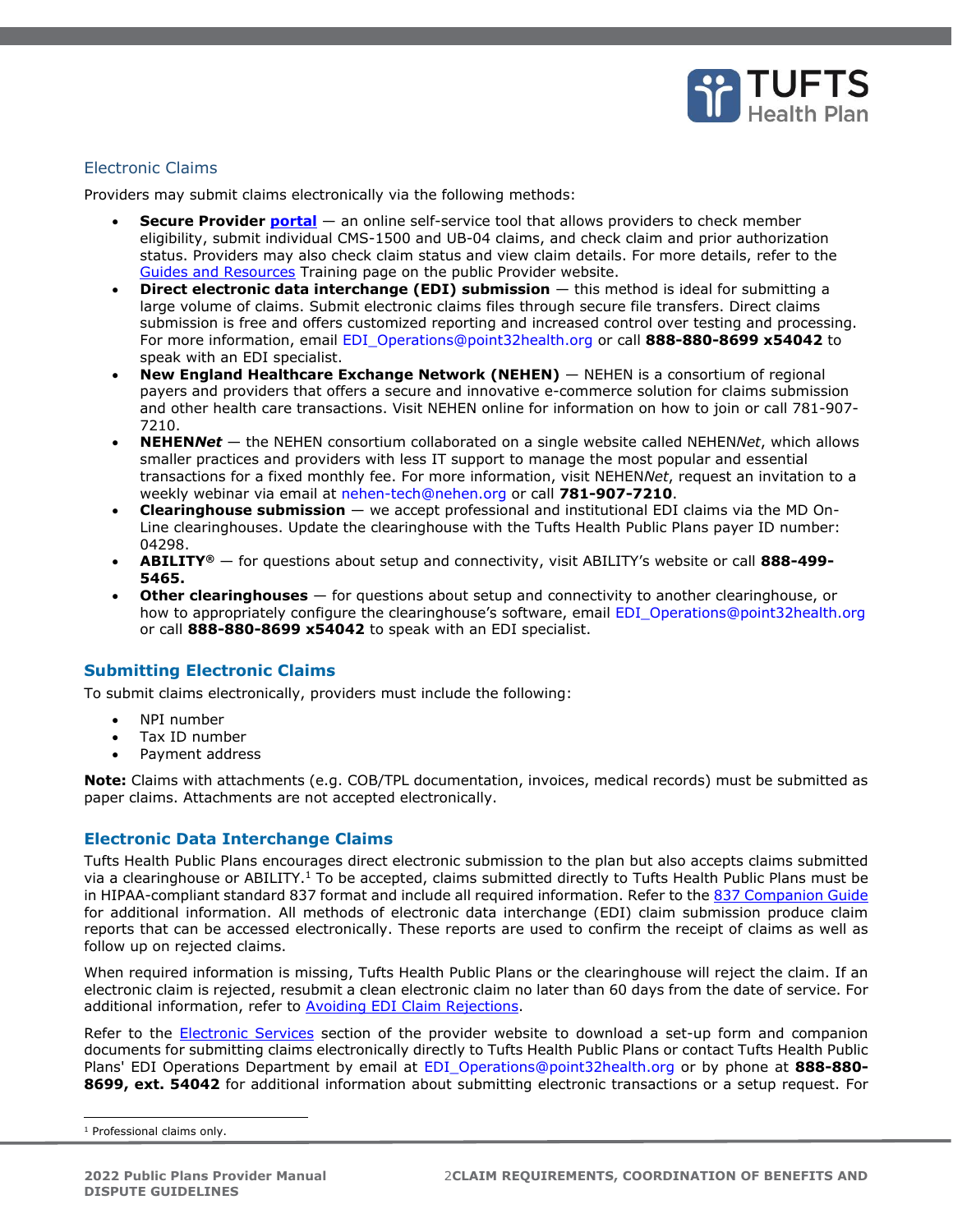

quality assurance purposes, providers must complete testing procedures. An EDI analyst will assist with coordinating the testing and implementation with the provider's organization.

## **EDI Referrals, Eligibility and Claim Status Inquiry**

Tufts Health Public Plans offers options for electronic referrals, online eligibility inquiries and claim status information, as follows:

| Referral                    | Web-based referral inquiry via the secure Provider portal                                                                                                                                     |
|-----------------------------|-----------------------------------------------------------------------------------------------------------------------------------------------------------------------------------------------|
| <b>Eligibility</b>          | Web-based eligibility status via the secure Provider portal<br>New England Healthcare EDI Network (NEHEN) Eligibility Inquiry and Response<br>Integrated voice response (IVR) at 888-257-1985 |
| <b>Claim Inquiry Status</b> | Web-based claims inquiry via the secure Provider portal<br>NEHEN for Massachusetts providers only                                                                                             |

#### **Multiple Payees**

For providers billing through EDI, Tufts Health Public Plans cannot accommodate payment to multiple payees at multiple payment addresses. Payment will be sent to the address listed as the primary provider's office location in the Tufts Health Public Plans provider database. Any address changes or primary vendor/payee changes should be submitted to the Provider Information Department by emailing [provider\\_data\\_request@point32health.org](mailto:provider_data_request@point32health.org) or faxing a completed [Provider Information Change Form](https://tuftshealthplan.com/documents/providers/forms/thpp_provider-information-form-medical-provi) to 857-304-6311.

#### <span id="page-2-0"></span>Paper Claims

Industry-standard paper claim forms should be submitted for the following instances:

- Corrected claims (e.g. bill type 135 [late charges] and bill type 137 [replacement claim])
- Claims requiring additional supporting documentation, such as operative or medical notes (e.g. COB/TPL documentation or invoices, etc.)
- Claims for provider payment disputes
- Unlisted CPT procedures that require explanations or descriptions

### **Paper Claim Submission Requirements**

All paper CMS-1500 and UB-04 claims must be submitted on standard red claim forms provided by W.B. Mason. Black and white versions of these forms, including photocopied versions, faxed versions and resized representations of the form that do not replicate the scale and color of the form required for accurate OCR scanning, will not be accepted and will be returned with a request to submit on the proper claim form.

To avoid a filing deadline denial, rejected paper claims must be submitted within 90 calendar days from the date of service for professional or outpatient services or within 90 calendar days from the date of discharge. Claims submitted by paper display on Explanation of Payment (EOP) Reports within 30 days.

Submitted paper claim forms should include all mandatory fields as noted in the [claims specifications](#page-8-0) section of this chapter. Paper claim forms deemed incomplete will be rejected and a new claim with the required information must be resubmitted for processing.

#### **Tips:**

- Industry-standard codes should be submitted on all paper claims.
- Diagnosis codes must be entered in priority order (primary, secondary condition) for proper adjudication. Up to 12 diagnosis codes will be accepted on the CMS-1500 form.
- Remove all staples from claims and supporting documentation.
- Paper claims will be rejected and returned to the submitter if required information is missing or invalid. Common omissions and errors include but are not limited to the following: Illegible claim forms, member ID number, date of service or admission date, and practitioner's signature (CMS-1500 box #31)

Initial paper claims should be mailed to the following addresses: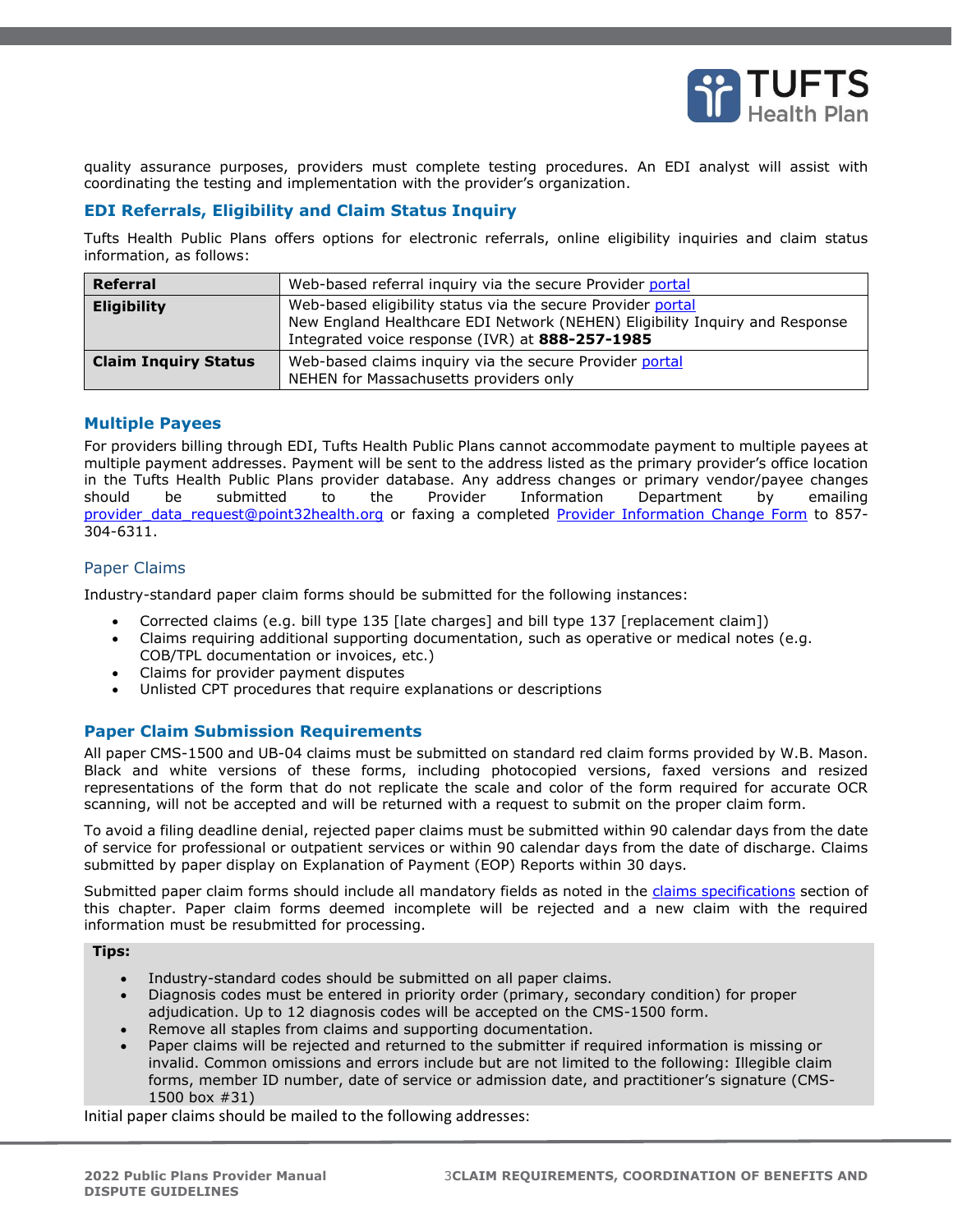

## **Massachusetts Paper Claim Submissions Rhode Island Paper Claim Submissions**

Tufts Health Public Plans P.O. Box 8115 Park Ridge, IL 60068-8115 Tufts Health Public Plans P.O. Box 859 Park Ridge, IL 60068-0859

# <span id="page-3-0"></span>Coordination of Benefits (COB)

Tufts Health Public Plans coordinates benefits when a member has additional insurance coverage (e.g., other primary insurance, third-party liability coverage).

Refer to the [Coordination of Benefits Payment Policy](https://tuftshealthplan.com/documents/providers/payment-policies/coordination-of-benefits-policy-paymen) for information on coordinating benefits for Tufts Health Direct members. **Note:** The Coordination of Benefits Payment Policy applies to all behavioral health services with the exception of intensive care coordination (ICC) and family support and training (FS&T).

Federal and state regulations mandate that as a Medicaid managed care organization, Tufts Health Public Plans is payer of last resort for Tufts Health Together, Tufts Health RITogether and Tufts Health Unify. Providers must submit the claim(s) to all known available carriers as the primary insurer and receive an explanation of payment or equivalent, then submit the paper claim with the primary insurer's EOP to the secondary insurer (Tufts Health Public Plans). Do not take a cost-sharing amount up front.

If an attorney or insurance company other than Tufts Health Public Plans requests copies of a Member's medical records or bills, notify the Tufts Health Public Plans TPL recoveries team via fax at 857-304-6336.

When filing a claim for a Member with third-party resources:

- Attach documentation to the paper CMS-1500 or UB-04 form showing claims processing results from the primary payer. Claims with attachments must be submitted as paper claims. Attachments are not accepted electronically.
- Attach a copy of the TPL carrier's EOP, denial notice and benefits-exhausted statement to include both personal injury protection (PIP) and MedPay (auto insurance covering medical and funeral expenses resulting from an accident for the policyholder and any passengers riding with the policyholder) for claim payment.
- The primary insurance carrier's EOP must contain the date the claim was processed or the check date. Also, a description of any remark codes indicated on the EOP must be submitted. An administrative denial (claim preparation error or because sufficient information to process the claim was not received) from the primary carrier is not accepted as a reason for Tufts Health Public Plans to pay as a primary carrier.

When submitting a claims retraction request for a claim that a motor vehicle, workers' compensation, health, or other third-party insurer has paid, providers must include a copy of the primary carrier's EOP and, when applicable, a check.

#### <span id="page-3-1"></span>**Subrogation**

Subrogation is a liability recovery activity in which medical costs that are the result of actions or omissions of a third party are recovered from the third party (and/or their insurer).

Tufts Health Public Plans has outsourced subrogation recovery services to The Rawlings Company in Louisville, Kentucky. As a result, providers could receive correspondence from Rawlings related to duplicate claim payments (e.g., Tufts Health Plan and a motor vehicle carrier). Inquiries related to such claims should be directed to the Rawlings Company representative at the number indicated on the correspondence. All other subrogation questions must be directed to Provider Services at **888-257-1985** (Massachusetts) or **844-301- 4093** (Rhode Island).

#### <span id="page-3-2"></span>Recovery of Overpayments

In accordance with federal and state laws, Tufts Health Public Plans recovers its overpayments to providers.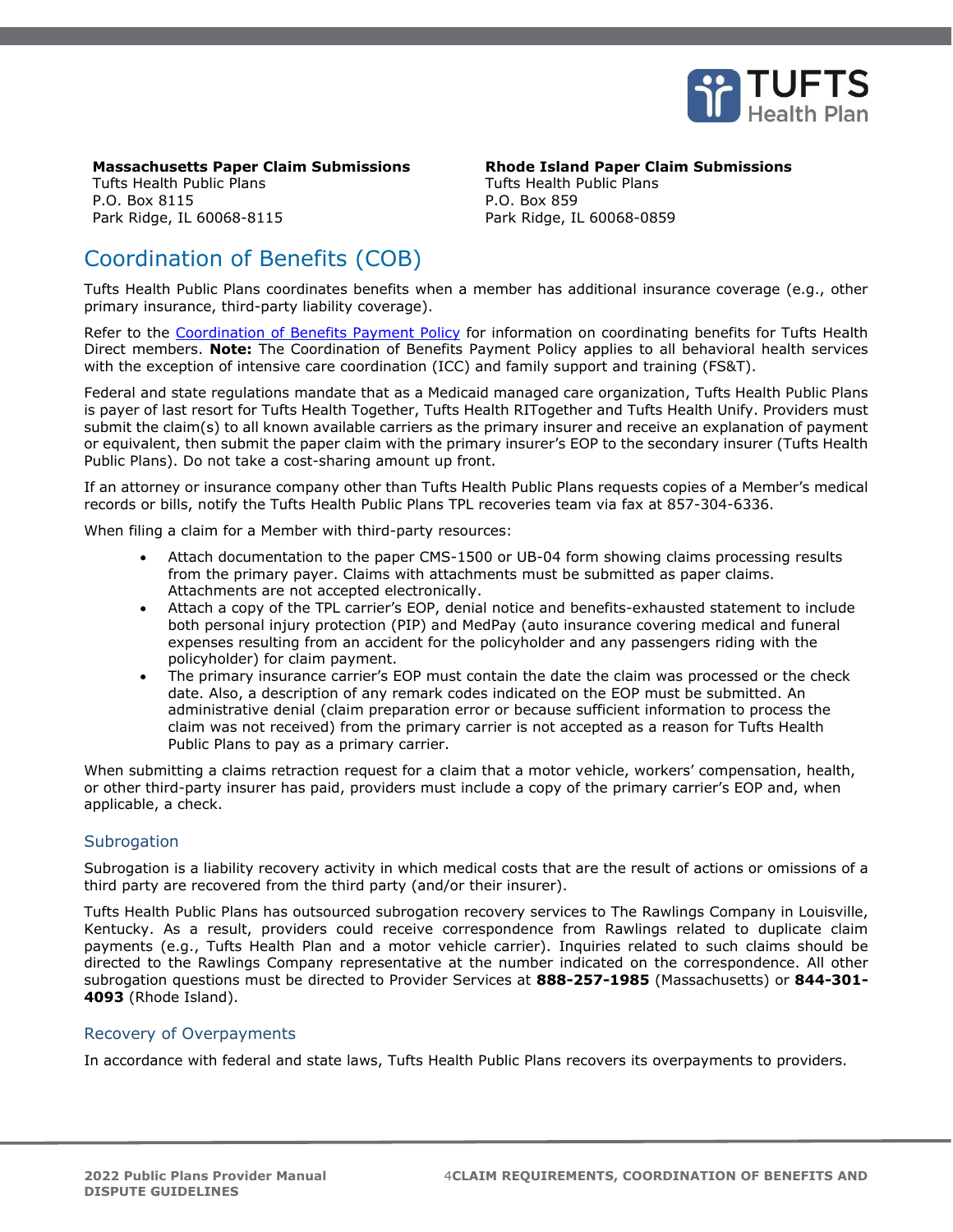

# Claims Payment

### <span id="page-4-0"></span>Clean/Complete Claims

The Massachusetts Executive Office of Health and Human Services (MassHealth) defines a clean claim as a claim that can be processed without obtaining additional information from the provider of the service or from a third party. It may include a claim with errors originating from a contractor's claims system. A claim is not clean if it comes from a provider who is under investigation for fraud or abuse, or if the claim under review for medical necessity. **Note:** The Rhode Island Executive Office of Health and Human Services uses the term "complete claim" instead of "clean claim".

Clean claims must be filed within the timely filing period with the appropriate CPT/HCPCS codes and any applicable modifiers. For information about the forms to use for submitting claims, refer to the Claims [specifications](#page-8-0) section in this chapter. To qualify for payment, clean claims must also meet the following conditions of payment:

The billed services must be:

- Covered in accordance with the applicable benefit document provided to members who meet eligibility criteria and are members on the date of service
- Furnished by a provider eligible for payment under Medicare and/or Medicaid
- Provided or authorized by the member's PCP or the PCP's covering practitioner in accordance with the applicable benefit document, or as identified elsewhere the provider's contract with Tufts Health Public Plans (if applicable)

**Note:** When applicable, Tufts Health Public Plans applies the appropriate PCP cost share based on the PCP specialty that the covering provider self-identifies for covering providers submitting claims for Tufts Health Direct members.

- Provided in the member's evidence of coverage document
- Medically necessary as defined in the Medicare and/or Medicaid coverage guidelines
- Tufts Health Public Plans received the claim within 90 days from the date of service or the date of discharge if the member was inpatient, or date of the primary insurance carrier's EOB
- Appropriately authorized in accordance with Tufts Health Public Plans' inpatient notification, precertification and prior authorization procedures
- Billed electronically according to HIPAA standards or on CMS-1500 and/or UB-04 forms with a valid CPT/HCPCS code for professional services billed by a hospital
- "Clean claims" do not include a claim from a provider who is under investigation for fraud or abuse

All services rendered to members must be reported to Tufts Health Public Plans as encounter or claims data. An encounter is a billing form submitted by capitated providers for tracking purposes. Claim forms are submitted by noncapitated providers for both payment and tracking purposes.

### <span id="page-4-1"></span>Explanation of Payment (EOP)

The Tufts Health Public Plans explanation of payment (EOP) is a weekly report of all claims that have been paid or denied to that provider. EOPs may be viewed electronically by logging on to [Change Healthcare.](https://cas.emdeon.com/logon.jsp) Electronic versions of EOPs are available for download and printing on the Change Healthcare website. If the explanation is unclear, contact Provider Services at **888-257-1985** (Massachusetts) or **844-301-4093** (Rhode Island).

#### <span id="page-4-2"></span>Electronic Remittance Advice (ERA)

Tufts Health Public Plans offers the 835 health care claim payment advice through [Change Healthcare.](https://www.changehealthcare.com/login) This electronic remittance advice (ERA) includes paid and denied claims submitted either via EDI or on paper forms and uses HIPAA standard reason codes.

All registration and support questions for retrieving the 835 from PaySpan Health and for ongoing support is handled by Change Healthcare via their website or by calling **866-506-2830**.

### <span id="page-4-3"></span>Electronic Data Interchange (EDI) 277CA

For claims submitted via direct Electronic Data Interchange (EDI), providers will receive an electronic 277CA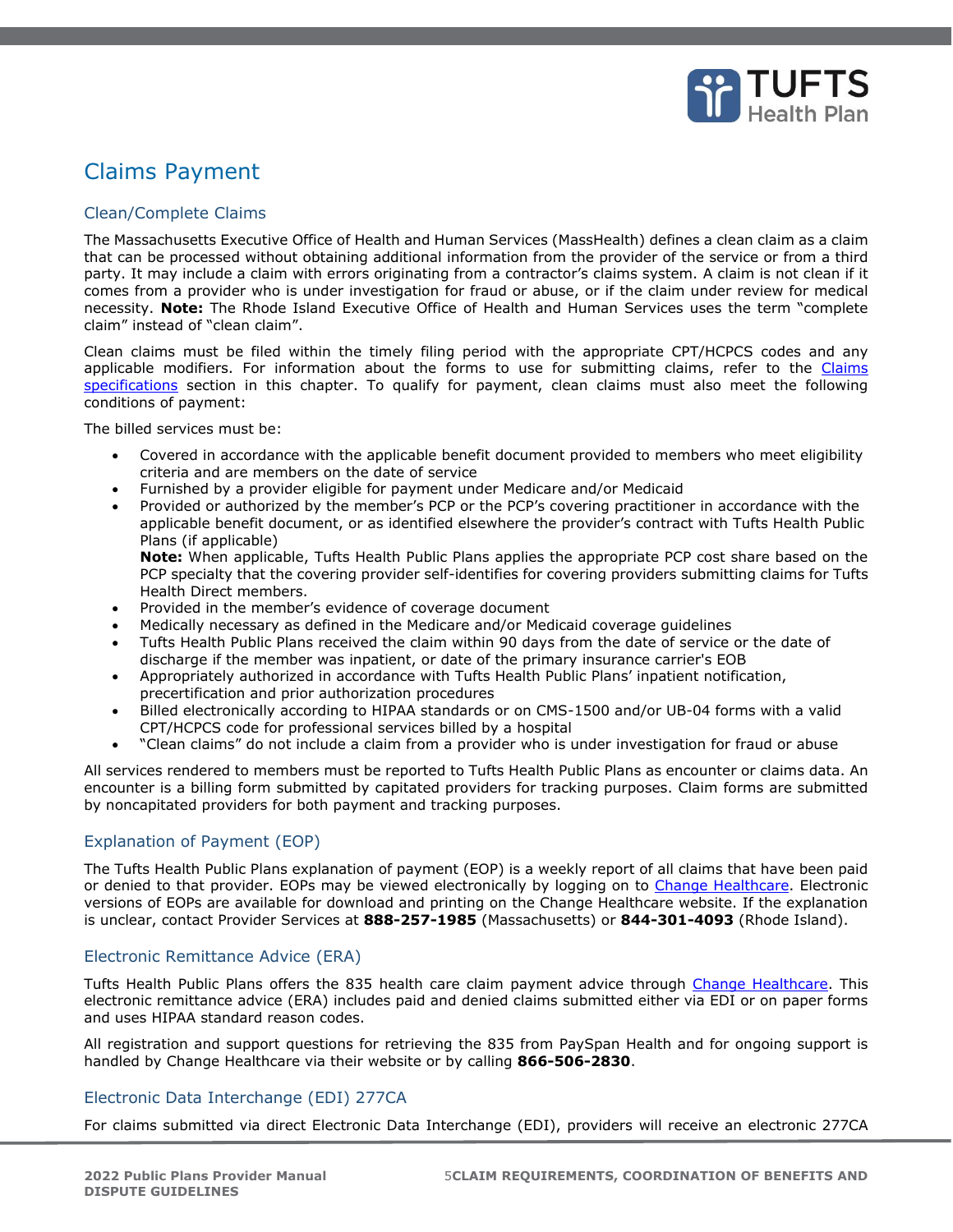

Health Care Claim Acknowledgment Report that will indicate if claims were accepted for processing or denied.

Claims that appear on the 277CA as rejected are not active for processing in Tufts Health Public Plans' claims system. Providers must correct and resubmit these claims within the timely filing limits or within 60 days from the date of the 277CA. If a claim is submitted within 60 days from the date of the 277CA, but 90 days or more past the date of service, resubmit on paper with a copy of the Tufts Health Public Plans 277CA. The claim may be denied if timely filing limits and these instructions are not followed.

For more information, refer to the **[Standard Companion Guide](https://tuftshealthplan.com/documents/providers/guides/277ca-health-care-claim-acknowledgement) available through the [Provider Resource Center.](https://tuftshealthplan.com/provider/resource-center#///Please_Select_a_Division//)** 

## <span id="page-5-0"></span>Requests for Claim Review

If a provider has provided services to a member and disagrees with a claim denial or needs to provide additional or corrected information, submit a request for claim review. Refer to [Avoiding Administrative Claim Denials](https://tuftshealthplan.com/documents/providers/payment-policies/avoiding-administrative-claim-denials) for tips to correct/avoid claim denials.

#### <span id="page-5-1"></span>Corrected Claims

Providers may submit corrected claims electronically or on paper, as outlined below:

**Electronically:** Tufts Health Public Plans accepts corrected claims through the secure Provider [portal.](https://tuftshealthplan.com/login) Providers who are not registered users of the secure [portal](https://tuftshealthplan.com/login) may go to the secure Provider portal and follow the instructions. **Note:** Corrected claims cannot be submitted via EDI.

**On paper:** Tufts Health Public Plans also accepts corrected claims through paper claim forms, in accordance with guidelines of the National Uniform Claim Committee (NUCC), the Medicare Managed Care Manual, the MassHealth Provider Manuals and HIPAA EDI standards.

Corrected claims are submitted when the original claim had missing, inaccurate or invalid data. A [Request for](https://www.hcasma.org/attach/Interactive-appeal-form-final-aug-2013.pdf)  [Claim Review Form](https://www.hcasma.org/attach/Interactive-appeal-form-final-aug-2013.pdf) must be submitted with the corrected paper claim. To submit a paper corrected claim:

- Print out or hand-write a new claim with corrected information
- Write "Corrected Claim" and the original claim number at the top of the claim
- Circle all corrected claim information
- Attach the Explanation of Payer (EOP) remit advice from the original claim
- Indicate the item(s) needing correction
- Highlight new or updated data elements on the claim
- **For Corrected Facility Claims:** 
	- On the UB-04 (UB-04) form, enter either **7** (corrected claim), **5** (late charges) or **8** (void or cancel a prior claim) as the third digit in Box 4 (Type of Bill).
	- Enter the original claim number in Box 64 (Document Control Number).
- **For Corrected Professional Claims:**
- In Box 22 (Medicaid Resubmission Code) on the CMS-1500 form, enter the frequency code **7** under "Code."
- In Box 22, enter the original claim number under "Original Ref No."
- Refer to the [Request for Claim Review Form and Mailing Information](https://tuftshealthplan.com/documents/providers/forms/request-for-claim-review-form) for the appropriate address to submit the claim in the time frame specified by the terms in the provider's contract

## <span id="page-5-2"></span>Filing Deadline

The timely filing deadline for first time claims submissions is as follows:

| If the provider is                  | <b>Submission Timeline</b>                                                                          |
|-------------------------------------|-----------------------------------------------------------------------------------------------------|
| In state, in-network                | 90 days.                                                                                            |
| Submitting a claim for a COB or TPL | 60 days from the date on the original primary carrier's<br>EOP or third-party determination letter. |

The acceptable formats for filing proof of electronic submissions are either a rich text format (RTF) document or a 277CA transaction report to the direct submitter or clearinghouse that indicates the claim was submitted and accepted by Tufts Health Public Plans within timely filing limits.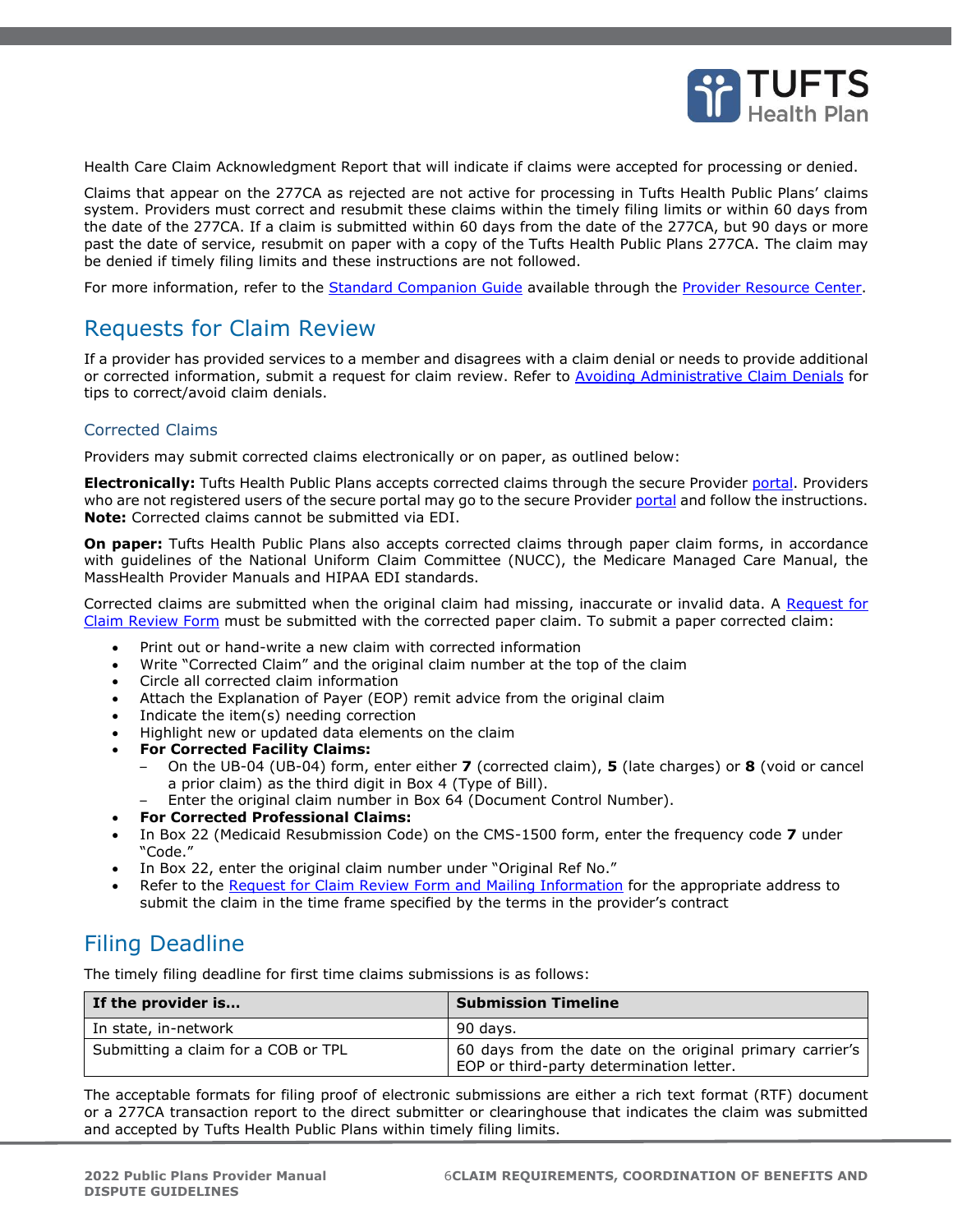

#### <span id="page-6-0"></span>Filing Deadline Adjustments

To be considered for review, requests for review and adjustment for a claim received over the filing deadline must be submitted within 60 calendar days of the EOP date on which the claim originally denied. Disputes received after 60 calendar days will not be considered. Disputes submitted via EDI will be rejected.

If the initial claim submission is after the filing limit and the circumstances for the late submission are beyond the provider's control, the provider can submit a payment dispute for reconsideration. To do this, send a letter documenting the reasons why the claim could not be submitted within the contracted filing deadline, and include any supporting documentation and send a [Request for Claim Review Form.](http://www.masscollaborative.org/Interactive-appeal-form-final-aug-2013.pdf)

**Note:** Submit documented proof of timely submission with any request for review and payment of a claim previously denied due to the filing deadline.

For EDI claim submissions, the following are considered acceptable proof of timely submission:

- For claims submitted though a clearinghouse or ABILITY, a copy of the transmission report and rejection report showing that the claim did not reject at the clearinghouse or at Tufts Health Public Plans (two separate reports)
- For claims submitted directly to Tufts Health Public Plans, the corresponding report showing that the claim did not reject at Tufts Health Public Plans
- Copy of EOB from the primary insurer that shows timely submission from the date that carrier processed the claim
- Copy of EOB as proof that the member or another carrier had been billed, if the member did not identify himself or herself as a Tufts Health Public Plans member at the time of service

For paper claim submissions, the following are considered acceptable proof of timely submission:

- Copy of patient ledger that shows the date the claim was submitted to Tufts Health Public Plans
- Copy of EOB from the primary insurer that shows timely submission from the date that carrier processed the claim
- Copy of EOB as proof that the member or another carrier had been billed, if the member did not identify himself or herself as a Tufts Health Public Plans member at the time of service

The following are not considered to be valid proof of timely submission:

- Copy of original claim form
- Copy of transmission report without matching rejection/error reports (EDI)
- Verbal requests

Requests for filing deadline adjustments for claims should be sent to the following address:

Tufts Health Public Plans P.O. Box 524 Canton, MA 02021 Attn: Provider Payment Disputes

## <span id="page-6-1"></span>Provider Payment Disputes

Providers have the right to file a payment dispute with a claim decision regarding the denial or compensation of a claim as outlined in the [Provider Payment Dispute Policy.](https://tuftshealthplan.com/documents/providers/payment-policies/tufts-health-public-plans/ma/provider-payment-dispute-thpp) Tufts Health Public Plans providers can submit a claim payment dispute using the claims adjustment tool on the secure Provider [portal](https://tuftshealthplan.com/login) or on paper. Providers who are not registered users of the secure [portal](https://tuftshealthplan.com/login) may go to the secure Provider portal and follow the instructions. Paper claim payment disputes should be submitted to:

Tufts Health Public Plans P.O. Box 524 Canton, MA 02021 Attn: Provider Payment Disputes

Payment disputes must include a copy of the EOP, appropriate documentation and a completed Request for [Claim Review Form.](http://www.masscollaborative.org/Interactive-appeal-form-final-aug-2013.pdf) Please include only one claim number per form. Multiple claim number on one form are not accepted. To expedite the review process, when submitting hospital records, please include the page numbers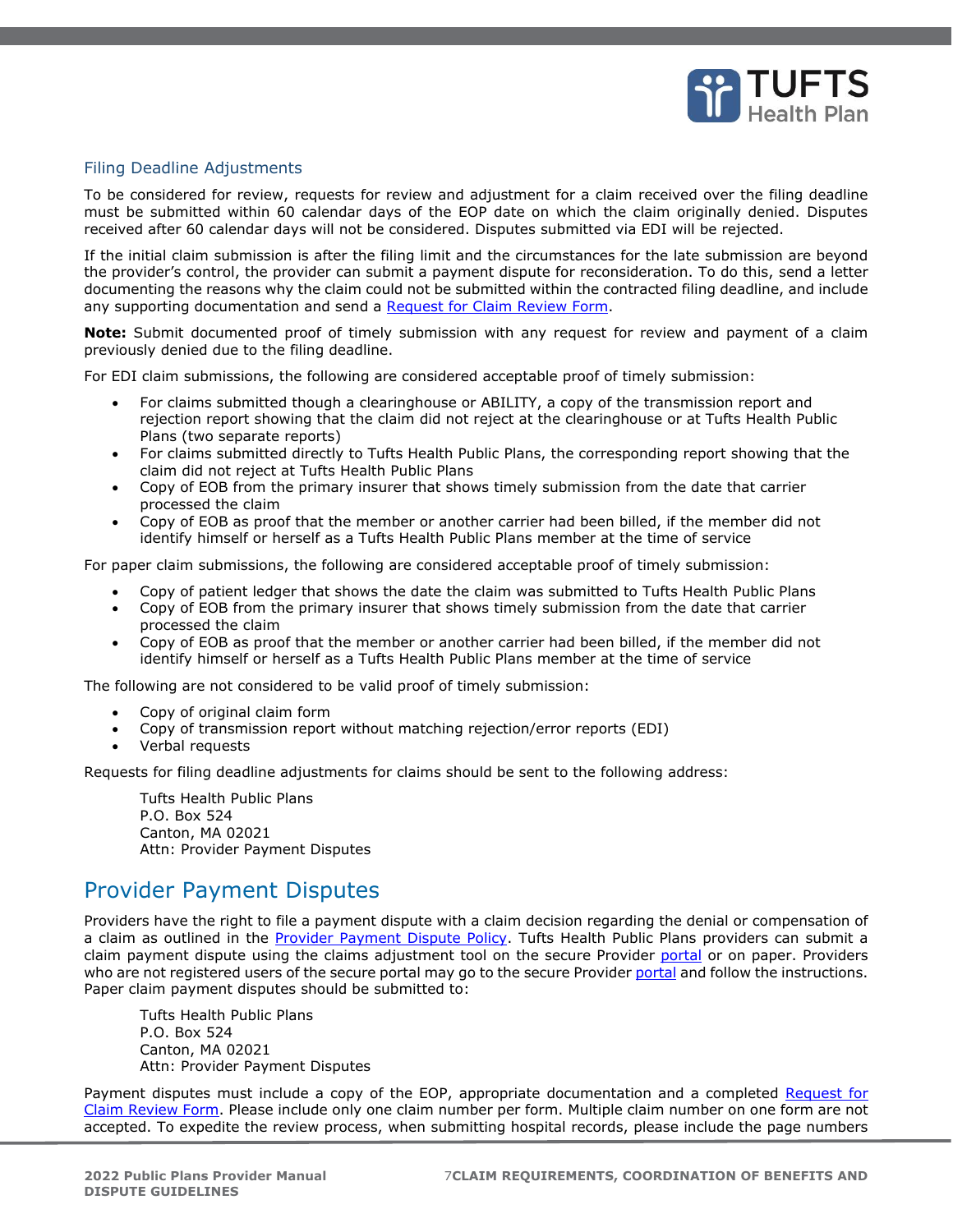

for the history, physical and discharge summaries.

**Note:** Payment disputes and corrected claims cannot be submitted via EDI.

## <span id="page-7-0"></span>Payment Adjustments

Tufts Health Public Plans adjusts claims when providers receive incorrect payments as a result of various issues including, but not limited to:

- **Billing errors**
- Duplicate payments
- Coordination of benefits
- Payments inconsistent with contractually allowed amounts
- Member disenrollment

Tufts Health Public Plans applies adjustments to future claims payments or requests refund checks from providers when appropriate. When the adjustment is applied to future payments(s), providers are notified via an explanation of payment. If an overpayment causes the adjustment and the retraction results in a negative balance, a provider does not receive additional payments until additional claims are received to offset the negative balance. With the exception of claims under investigation for fraud, waste and abuse, Tufts Health Public Plans does not initiate adjustments more than 24 months from the original Tufts Health Public Plans EOP date.

#### <span id="page-7-1"></span>Returned Funds

<span id="page-7-2"></span>Providers must complete and submit a [Returned Funds Form](https://tuftshealthplan.com/documents/providers/forms/returned-funds-form) and payment EOP for claims requesting to be refunded to the Finance Services Team when returning funds to Tufts Health Plan due to incorrect payments. Submitting funds without the form and supporting documentation can delay the process of having the funds allocated back to the provider's account.

#### Retroactive Denials (Tufts Health Direct, Tufts Health Together and Tufts Health Unify)

Tufts Health Public Plans may reprocess claims in accordance with our adjudication guidelines to ensure appropriate payment for services rendered. In accordance with [state law](https://malegislature.gov/Laws/SessionLaws/Acts/2019/Chapter41) governing Massachusetts-based fully insured commercial and Medicaid plans, Tufts Health Public Plans sends notification to behavioral health providers in Massachusetts and allows 30 days for a response prior to retroactively denying or adjusting claims to reduce payment for behavioral health services. If communication is not received from the provider within 30 days (15 days for coordination of benefits or worker's compensation claims), the claim will be readjusted and processed.

### <span id="page-7-3"></span>Member Enrollment Retroactivity (Tufts Health Direct, Tufts Health Together and Tufts Health RITogether)

Tufts Health Public Plans makes retroactive changes to member enrollment data based solely on information received from an applicable governing agency and readjudicates claims affected by these changes.

Tufts Health Public Plans identifies and readjudicates claims processed during the retroactive period. If another insurer has denied a claim for services rendered during the retroactive period, providers must submit the claim to Tufts Health Public Plans along with a copy of the other insurer's explanation of payment. Tufts Health Public Plans only reimburses services covered under the member's plan. Note: If prior authorization is required for services rendered during the retroactive period, providers must submit medical documentation to obtain authorization.

## <span id="page-7-4"></span>Member Responsibility

Tufts Health Public Plans in-network providers agree to accept payment in accordance with applicable fees, rates and amounts established under their provider agreements and applicable compensation regulations.

Members may not be billed for services that have been denied for exceeding the filing deadline or missed appointments.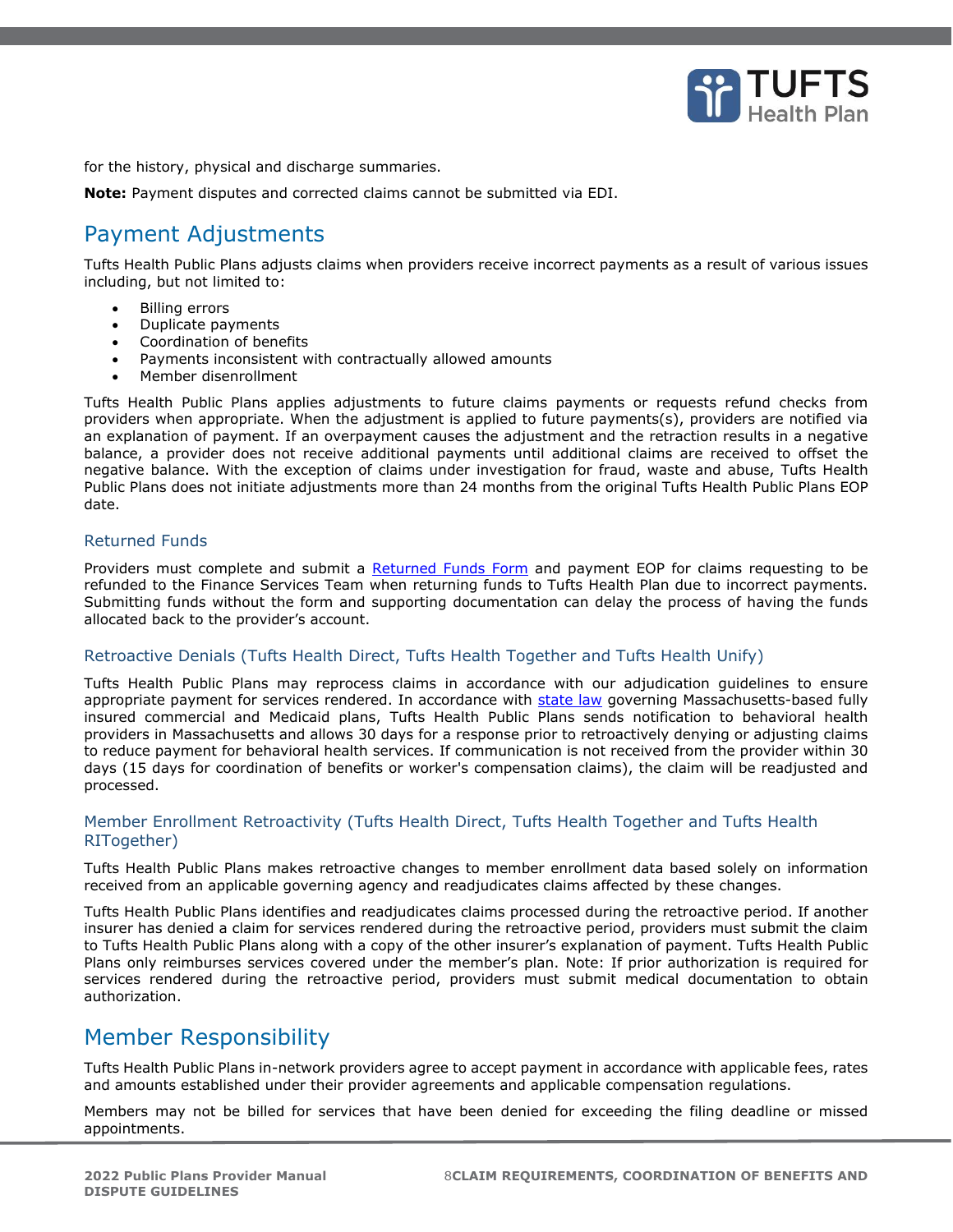

Under the terms of providers' contracts with Tufts Health Public Plans, balance billing of members (i.e., attempted collection of fees for services other than a member's applicable cost share amount) is prohibited, and billing members for noncovered services is prohibited without an advance written agreement by a member to pay for the specific noncovered services. In accordance with the [Consolidated Appropriations Act, 2021,](https://www.congress.gov/116/bills/hr133/BILLS-116hr133enr.pdf) Tufts Health Direct members cannot be balance billed and are only responsible for their in-network cost share for emergency services or services rendered by a non-participating provider at an in-network facility. Where a member has completed a consent form from a provider which satisfies the requirements of the Consolidated Appropriations Act, the member may be held financially liable for certain non-ancillary services rendered by a non-participating provider at an in-network facility.

**Note:** A general type of acknowledgement (e.g., "I agree to pay for anything that my insurance does not pay for") is not considered adequate to confirm the member's understanding and acknowledgement that it is not a covered service. Refer to the Forms section of the public Provider website for Tufts Health Plan's Agreement to [Financial Liability](https://tuftshealthplan.com/documents/providers/forms/agreement-to-financial-liability) form.

Providers agree to not seek or accept payment from any member of Tufts Health Together ACPPs, Tufts Health Together MCO or Tufts Health RITogether for any MCO/ACPP covered service rendered, and providers agree to not make any claim against or seek payment from EOHHS for any MCO/ACPP covered service rendered to a member of Tufts Health Together ACPPs, Tufts Health Together MCO or Tufts Health RITogether. Instead, providers agree to look solely to Tufts Health Public Plans for payment with respect to MCO/ACPP covered services rendered to members of Tufts Health Together ACPPs, Tufts Health Together MCO or Tufts Health RITogether. Furthermore, providers agree they will not maintain any action at law or in equity against any member of Tufts Health Together ACPPs, Tufts Health Together MCO, Tufts Health RITogether or EOHHS to collect any sums that are owed by Tufts Health Public Plans under the contract for any reason, even in the event that Tufts Health Public Plans fails to pay for or becomes insolvent or otherwise breaches the terms and conditions of the agreement between the contractor and any network providers and non-network providers. For Tufts Health Unify members, a provider may not charge members for any service that:

- is not a medically necessary covered service or non-covered service
- for which there may be other covered services or non-covered services that are available to meet the member's needs
- that the provider did not explain the items above

Members cannot be held liable to pay for of any such services in which the provider did not discuss the above. The provider must document compliance with this provision.

# <span id="page-8-0"></span>Claim Specifications

### <span id="page-8-1"></span>Completing the UB-04 Form

Use the UB-04 form to complete a claim for institutional services. To complete this form, refer to the instructions in [UB-04 Claim Form Specifications](#page-9-0) in this chapter. Field information is required unless otherwise noted. This form may be prepared according to Medicare guidelines as long as all required fields are completed. Follow these instructions to complete each hospital and facility claim accurately:

- Validate all procedure and diagnosis codes submitted for the date of service and bill to the fourth- and fifth-digit specification when appropriate.
- Include the prior authorization number on all inpatient submissions. Provide medical records to review upon request, for payment accuracy.
- **RITogether member claims:** Submit the attending/rendering physician's name, NPI and Rhode Island license number on the claim form.

### <span id="page-8-2"></span>Completing the CMS-1500 (02/12) Form

Use the CMS-1500 (02/12) form to submit a claim for noninstitutional services. All providers, including internal medicine, gynecology and psychiatry, should use ICD-CM diagnosis codes and HCPCS/CPT procedure codes. Oral surgeons may use CDT-3 codes, and dentists may use the ADA procedure codes and ADA form. To complete this form, refer to the instructions in the [CMS-1500 \(02/12\) Claim Form Specifications](#page-12-0) section.

**Note:** If unlisted or miscellaneous codes are used, notes and/or a description of services rendered must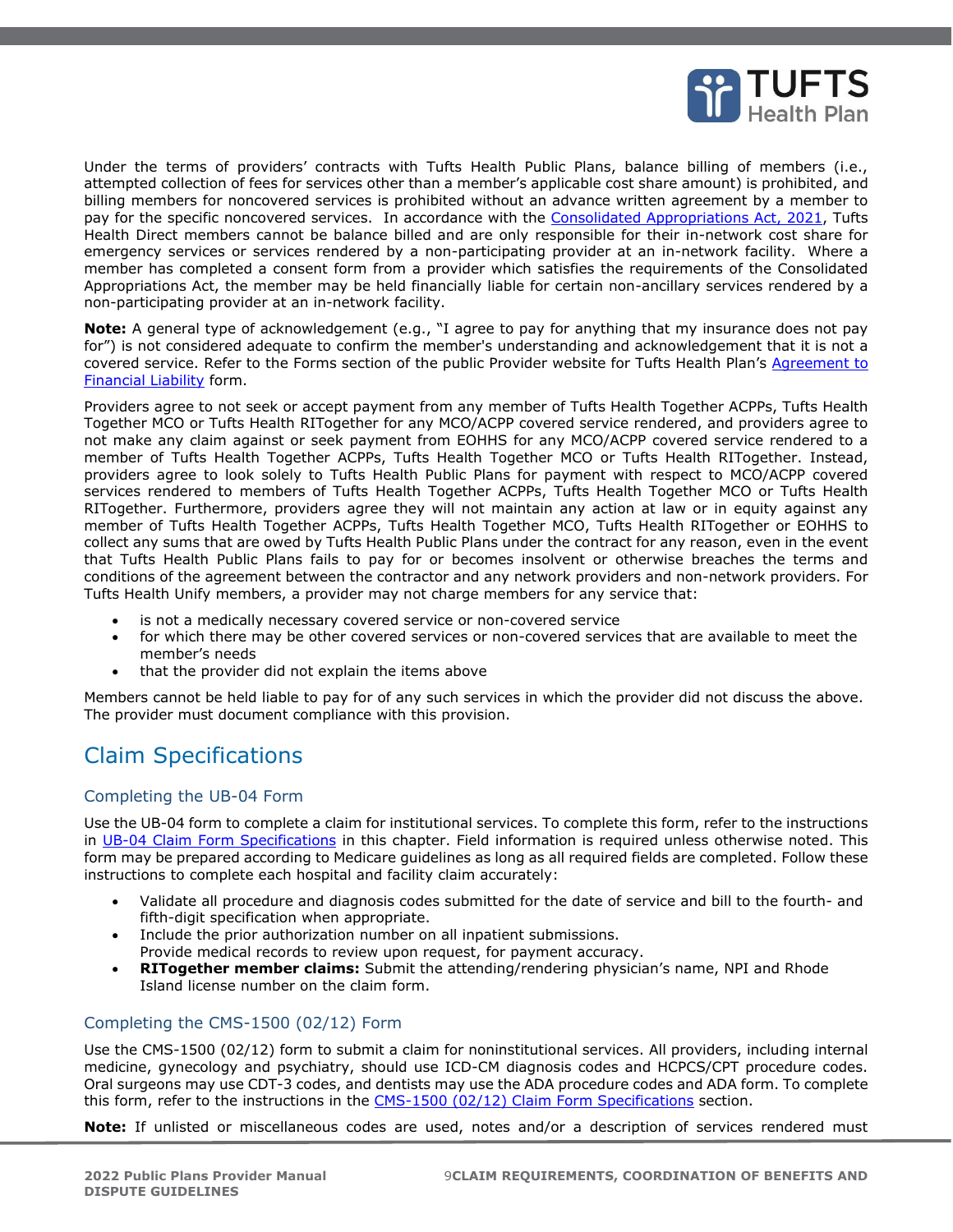

accompany the claim. Using unlisted or miscellaneous codes will delay claims payment and should be avoided whenever possible. Claims received with unlisted or miscellaneous codes that have no supporting documentation may result in a claim denial and the member may not be held liable for payment.

#### <span id="page-9-0"></span>Figure 1: UB-04 Claim Form Specifications

**Note**: Mandatory fields are marked with an M. Optional fields are marked with an O. The mandatory and optional fields may vary by state. Fields marked with an asterisk (\*) are to be completed only if applicable.

| <b>Box</b>     | <b>Field Name</b>                         | <b>MA</b>    | <b>RI</b>    | <b>Instructions</b>                                                                                                                                                                                                                                                                                                                                                  |
|----------------|-------------------------------------------|--------------|--------------|----------------------------------------------------------------------------------------------------------------------------------------------------------------------------------------------------------------------------------------------------------------------------------------------------------------------------------------------------------------------|
| 1              | Untitled                                  | м            | м            | Enter the name and address of the hospital/provider.                                                                                                                                                                                                                                                                                                                 |
| 2              | Untitled                                  | м            | M            | Enter the address of payee (if different from the<br>address in box 1).                                                                                                                                                                                                                                                                                              |
| $3a-b$         | Patient control number                    | $\mathbf{o}$ | м            | 3a: Enter member account number.<br>3b: Enter medical record number.                                                                                                                                                                                                                                                                                                 |
| 4              | Type of bill                              | М            | м            | Enter the 3-digit code to indicate the type of bill.<br>Note: Claim will be returned if the type of bill is<br>missing.                                                                                                                                                                                                                                              |
| 5              | Federal tax number                        | М            | м            | Enter the hospital/provider federal tax ID. Claim will be<br>returned if federal tax ID is not on the claim.                                                                                                                                                                                                                                                         |
| 6              | Statement covers<br>period                | M            | M            | Enter the beginning and ending service dates of the<br>period covered by this bill (MMDDYY). These dates are<br>necessary on all claims.<br>• For services received on a single day, both the "from"<br>and "through" dates will be the same.<br>• If the "from" and "through" dates differ, these<br>services must be itemized by date of service (see Box<br>#45). |
| $\overline{7}$ | Untitled                                  | N/A          | N/A          | Not applicable                                                                                                                                                                                                                                                                                                                                                       |
| 8a             | Patient ID and name                       | м            | м            | 8a: Enter member ID number.<br>8b: Enter the member's last name, first name and<br>middle initial, if any, as shown on the member's Tufts<br>Health Public Plans member ID card.                                                                                                                                                                                     |
| $9a-e$         | Patient address                           | м            | м            | Enter the member's mailing address from the member<br>record.                                                                                                                                                                                                                                                                                                        |
| 10             | Birth date                                | М            | M            | Enter the member's date of birth (MMDDYYYY).                                                                                                                                                                                                                                                                                                                         |
| 11             | Sex                                       | М            | M            | Indicate Male (M) or Female (F).                                                                                                                                                                                                                                                                                                                                     |
| 12             | Admission date                            | м            | м            | Enter date of admission/visit.                                                                                                                                                                                                                                                                                                                                       |
| 13             | Admission hour                            | М            | M            | Enter the time (hour: 00-23) of admission/visit.                                                                                                                                                                                                                                                                                                                     |
| 14             | Admission type                            | М            | м            | Enter the code indicating the type of this<br>admission/visit.                                                                                                                                                                                                                                                                                                       |
| 15             | Source of admission<br>(SRC)              | м            | M            | Enter the code indicating the source of this<br>admission/visit.                                                                                                                                                                                                                                                                                                     |
| 16             | Discharge hour                            | м            | M            | Enter the time (hour: 00-23) the member was<br>discharged.                                                                                                                                                                                                                                                                                                           |
| 17             | <b>STAT (Patient</b><br>discharge status) | M            | M            | Enter the code to indicate the status of the member as<br>of the through date on this billing. Interim billing is not<br>allowed, and the member status cannot be member.                                                                                                                                                                                            |
| 18-28          | Condition codes                           | O            | $\mathbf{o}$ | Enter the code used to identify conditions relating to<br>this bill that can affect payer processing.                                                                                                                                                                                                                                                                |
| 29             | Accident state                            | M            | M            | Enter the state in which accident occurred.                                                                                                                                                                                                                                                                                                                          |
| 30             | <b>Accident Date</b>                      | N/A          | N/A          | Date the accident occurred, if applicable (MMDDYY)                                                                                                                                                                                                                                                                                                                   |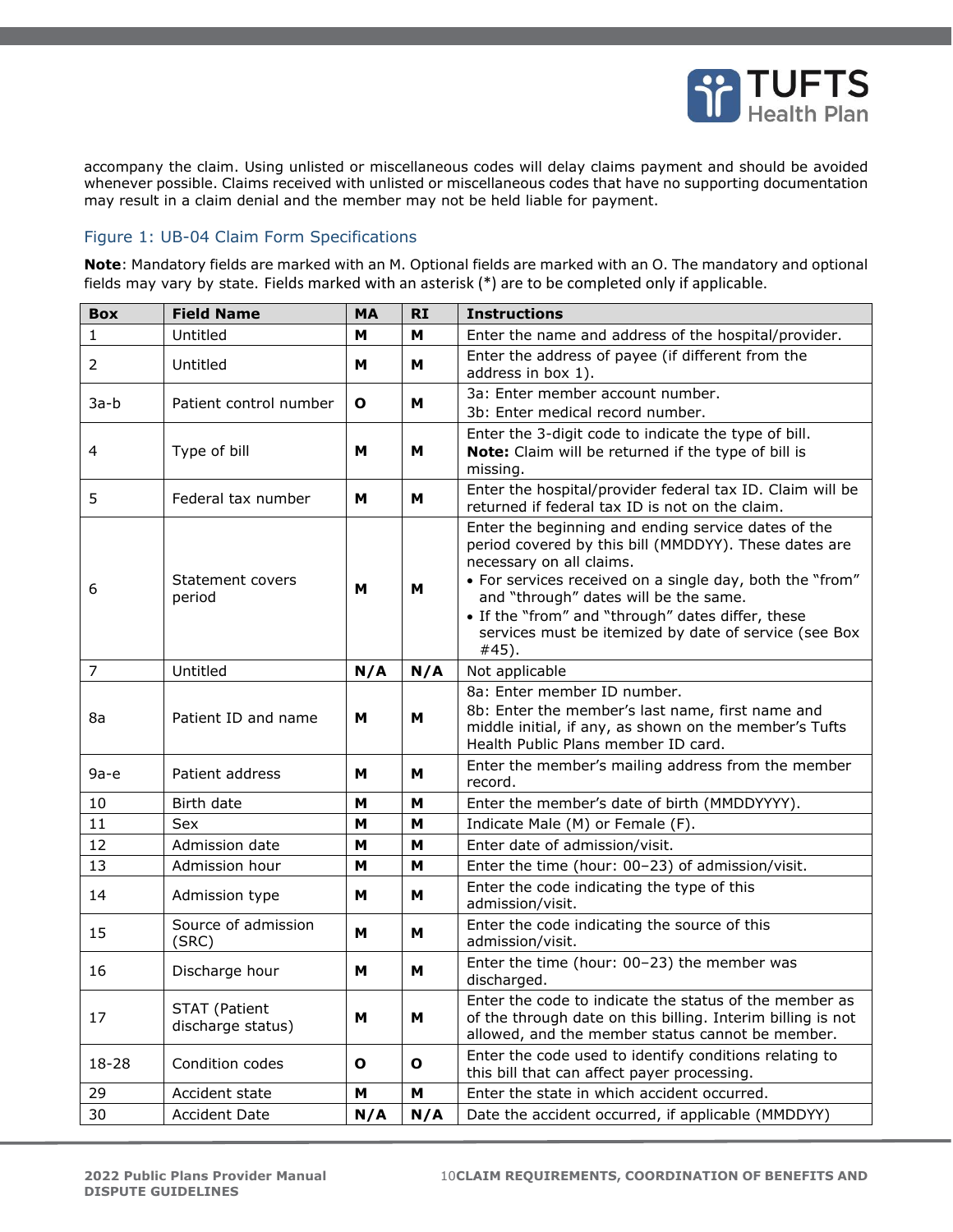

| <b>Box</b> | <b>Field Name</b>                     | <b>MA</b>    | <b>RI</b>   | <b>Instructions</b>                                                                                                                                                                                                                           |
|------------|---------------------------------------|--------------|-------------|-----------------------------------------------------------------------------------------------------------------------------------------------------------------------------------------------------------------------------------------------|
| $31 - 34$  | Occurrence codes and<br>dates         | $M*$         | $M^*$       | Enter the code and associated date defining a<br>significant event relating to this bill that can affect<br>payer processing.<br>Note: Tufts Health Public Plans requires all accident-<br>related occurrence codes to be reported.           |
| $35 - 36$  | Occurrence span code<br>and dates     | $\mathbf o$  | M           | Enter a code and the related dates that identify an<br>event that relates to the payment of the claim.                                                                                                                                        |
| 37         | Untitled                              | N/A          | N/A         | Not applicable                                                                                                                                                                                                                                |
| 38         | Untitled                              | N/A          | N/A         | Not applicable                                                                                                                                                                                                                                |
| $39 - 41$  | Value codes and<br>amounts            | N/A          | $M^*$       | Enter up to three value codes to identify<br>$\bullet$<br>circumstances that may affect processing of this<br>claim, if applicable.<br>In the amount box, enter the number, amount, or<br>$\bullet$<br>UCR value associated with that code.   |
| 42         | Revenue code                          | M            | M           | Enter the most current uniform billing revenue codes.                                                                                                                                                                                         |
| 43         | Revenue description                   | M            | M           | Enter a narrative description that describes the<br>services/procedures rendered. Use CPT-4/HCPCS<br>definitions whenever possible.                                                                                                           |
| 44         | <b>HCPCS/rates</b>                    | м            | M           | For outpatient services, use CPT/HCPCS codes for<br>procedures, services and supplies.<br>. Do not use unlisted codes. If an unlisted code is used,<br>then supporting documentation must accompany the<br>claim.<br>• Do not indicate rates. |
| 45         | Service date                          | м            | M           | Enter the date the indicated service was provided.                                                                                                                                                                                            |
| 46         | Units of service                      | М            | M           | Enter the units of service rendered per procedure.                                                                                                                                                                                            |
| 47         | Total charges                         | м            | м           | Enter the charge amount for each reported line item. A<br>negative amount will not be accepted.                                                                                                                                               |
| 48         | Noncovered charges                    | $\mathbf{o}$ | M           | Enter any noncovered charges for the primary payer<br>pertaining to the revenue code.                                                                                                                                                         |
| 49         | Untitled                              | N/A          | N/A         | Not applicable                                                                                                                                                                                                                                |
| $50a-c$    | Payer                                 | М            | M           | List all other health insurance carriers on file. If<br>applicable, attach an EOB from another carrier.                                                                                                                                       |
| 51         | Health plan ID                        | O            | $\mathbf o$ | List provider number assigned by health insurance<br>carrier.                                                                                                                                                                                 |
| 52         | Rel. info (release of<br>information) | N/A          | M           | Enter "Y" for yes or "N" for no.                                                                                                                                                                                                              |
| 53         | Asg ben (assignment<br>of benefits)   | N/A          | M           | Enter "Y" for yes.                                                                                                                                                                                                                            |
| 54         | Prior payments (payer<br>and patient) | М            | M           | Report all prior payment for claim.<br>Attach EOB from another carrier, if applicable.<br>A negative amount will not be accepted.                                                                                                             |
| 55         | Est. amount due                       | N/A          | N/A         | Not applicable                                                                                                                                                                                                                                |
| 56         | <b>NPI</b>                            | м            | M           | Enter valid NPI number of the servicing/rendering<br>provider.                                                                                                                                                                                |
| $57a-c$    | Other Prv ID (another<br>provider ID) | N/A          | N/A         | Not applicable                                                                                                                                                                                                                                |
| $58a-c$    | Insured's name                        | М            | M           | Enter the name of the individual who is carrying the<br>insurance.                                                                                                                                                                            |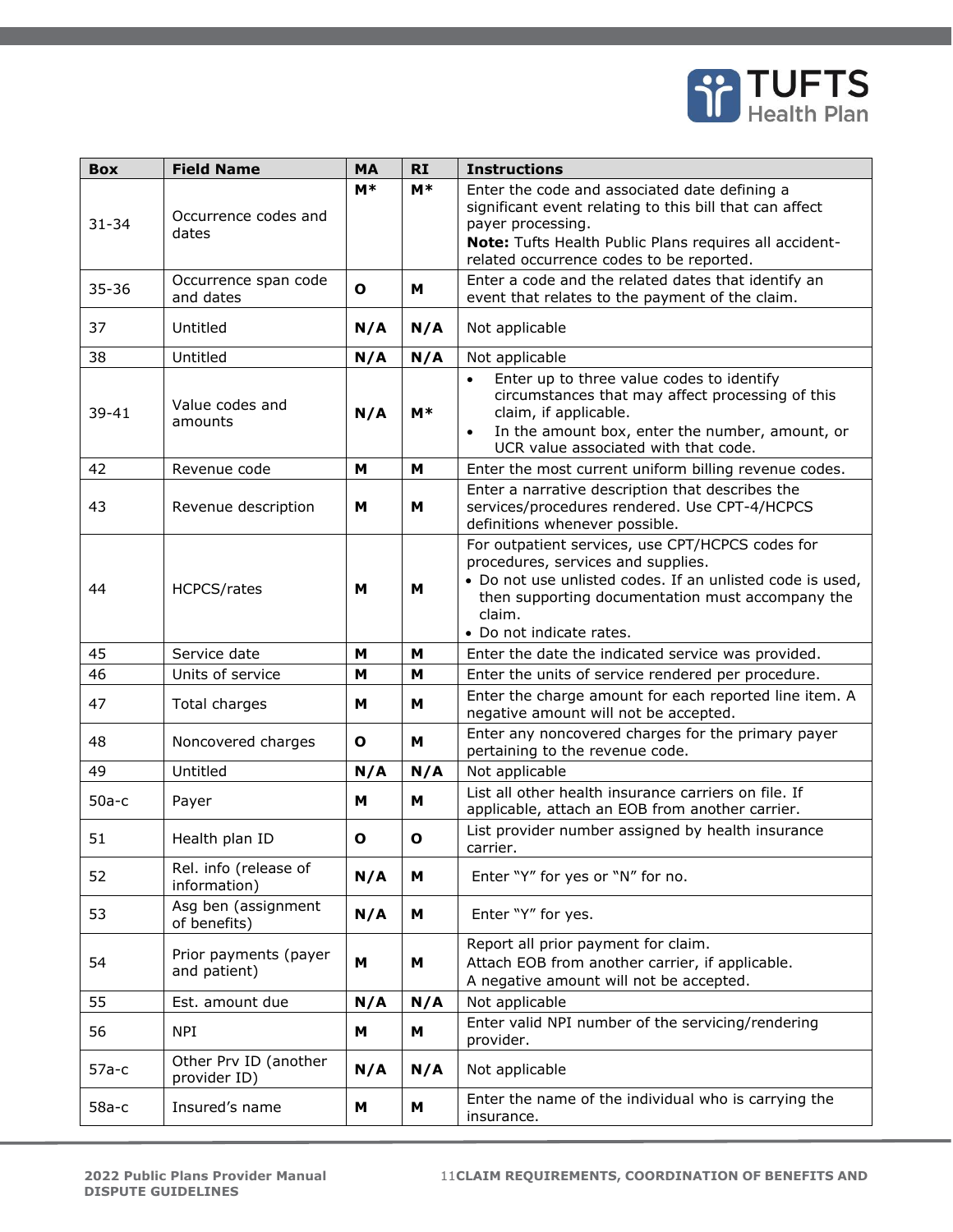

| <b>Box</b> | <b>Field Name</b>                                          | <b>MA</b>    | <b>RI</b>    | <b>Instructions</b>                                                                                                                                                                                                                                                                                                                                                                          |
|------------|------------------------------------------------------------|--------------|--------------|----------------------------------------------------------------------------------------------------------------------------------------------------------------------------------------------------------------------------------------------------------------------------------------------------------------------------------------------------------------------------------------------|
| 59         | P. Rel (patient's<br>relationship to insured)              | M            | M            | Enter the code indicating the relationship of the<br>member to the identified insured/subscriber.                                                                                                                                                                                                                                                                                            |
| $60a-c$    | Insured's Unique ID<br>(health insurance<br>claim/ID $#$ ) | M            | M            | Enter the member's Tufts Health Public Plans ID<br>number, including the suffix, as shown on the<br>member's Tufts Health Public Plans ID card.                                                                                                                                                                                                                                              |
| $61a-c$    | Group name                                                 | M            | $\mathbf{o}$ | Enter the name of the group or plan through which the<br>insurance is proved to the insured.                                                                                                                                                                                                                                                                                                 |
| $62a-c$    | Insurance group<br>number                                  | M            | $\mathbf o$  | Enter the ID number, control number or code assigned<br>by the carrier or administrator to identify the group<br>under which the individual is covered.                                                                                                                                                                                                                                      |
| $63a-c$    | Treatment<br>authorization code                            | O            | M            | Enter the Tufts Health Public Plans<br>referral/authorization number for outpatient surgical<br>day care services.                                                                                                                                                                                                                                                                           |
| 64 a-c     | Document control<br>number                                 | N/A          | N/A          | Not applicable                                                                                                                                                                                                                                                                                                                                                                               |
| $65a-c$    | Employer name                                              | $M^*$        | $M^*$        | Enter the name of the employer for the individual<br>identified in box 58.                                                                                                                                                                                                                                                                                                                   |
| 66         | DX version qualifier                                       | N/A          | N/A          | Not applicable                                                                                                                                                                                                                                                                                                                                                                               |
| $67a-q$    | Principal diagnosis<br>code                                | м            | M            | Enter the most current ICD-CM code describing the<br>principal diagnosis chiefly responsible for the<br>admission/visit. Codes must be to the appropriate digit<br>specification, if applicable. If the diagnosis is accident-<br>related, then an occurrence code and accident date is<br>also required.<br>Present on admission (POA) indicator should be entered<br>as the 8th character. |
| 68         | Other diagnosis codes                                      | $M*$         | $M*$         | Enter the ICD-CM diagnosis codes corresponding to<br>additional conditions that co-exist at the time of<br>admission or develop subsequently. Code must be to<br>the appropriate digit specification, if applicable.                                                                                                                                                                         |
| 69         | Admit Dx                                                   | M            | M            | Enter the ICD-CM diagnosis code provided at the time<br>of admission as stated by the provider.                                                                                                                                                                                                                                                                                              |
| 70         | Patient reason Dx                                          | $\mathbf o$  | M            | Enter the ICD diagnosis code that describes the<br>patient's reason for visit.                                                                                                                                                                                                                                                                                                               |
| 71         | PPS code (prospective<br>payment system)                   | O            | $\mathbf{o}$ | Optional                                                                                                                                                                                                                                                                                                                                                                                     |
| 72         | ECI (external cause of<br>injury code)                     | $M*$         | $M*$         | Enter the ICD-CM code for the external cause of an<br>injury, poisoning or adverse effect.                                                                                                                                                                                                                                                                                                   |
| 73         | Untitled                                                   | N/A          | N/A          | Not applicable                                                                                                                                                                                                                                                                                                                                                                               |
| 74а-е      | Principal procedure<br>code (code and date)                | M            | M            | Enter the most current ICD-CM code to the appropriate<br>digit specification, if applicable, to describe the principal<br>procedure performed for this service billed. Also, enter<br>the date the procedure was performed. Date must be<br>recorded as month and day (MMDD).                                                                                                                |
| 75         | Unlisted                                                   | N/A          | N/A          | Not applicable                                                                                                                                                                                                                                                                                                                                                                               |
| 76         | Attending physician                                        | м            | M            | Enter the ordering practitioner's NPI, last name, first<br>name and middle initial.                                                                                                                                                                                                                                                                                                          |
| 77         | Operating physician                                        | M*           | $M*$         | Enter the name and NPI number of the practitioner who<br>performed the principal procedure.                                                                                                                                                                                                                                                                                                  |
| 78-79      | Other provider types                                       | $\mathbf{o}$ | $\mathbf{o}$ | Optional                                                                                                                                                                                                                                                                                                                                                                                     |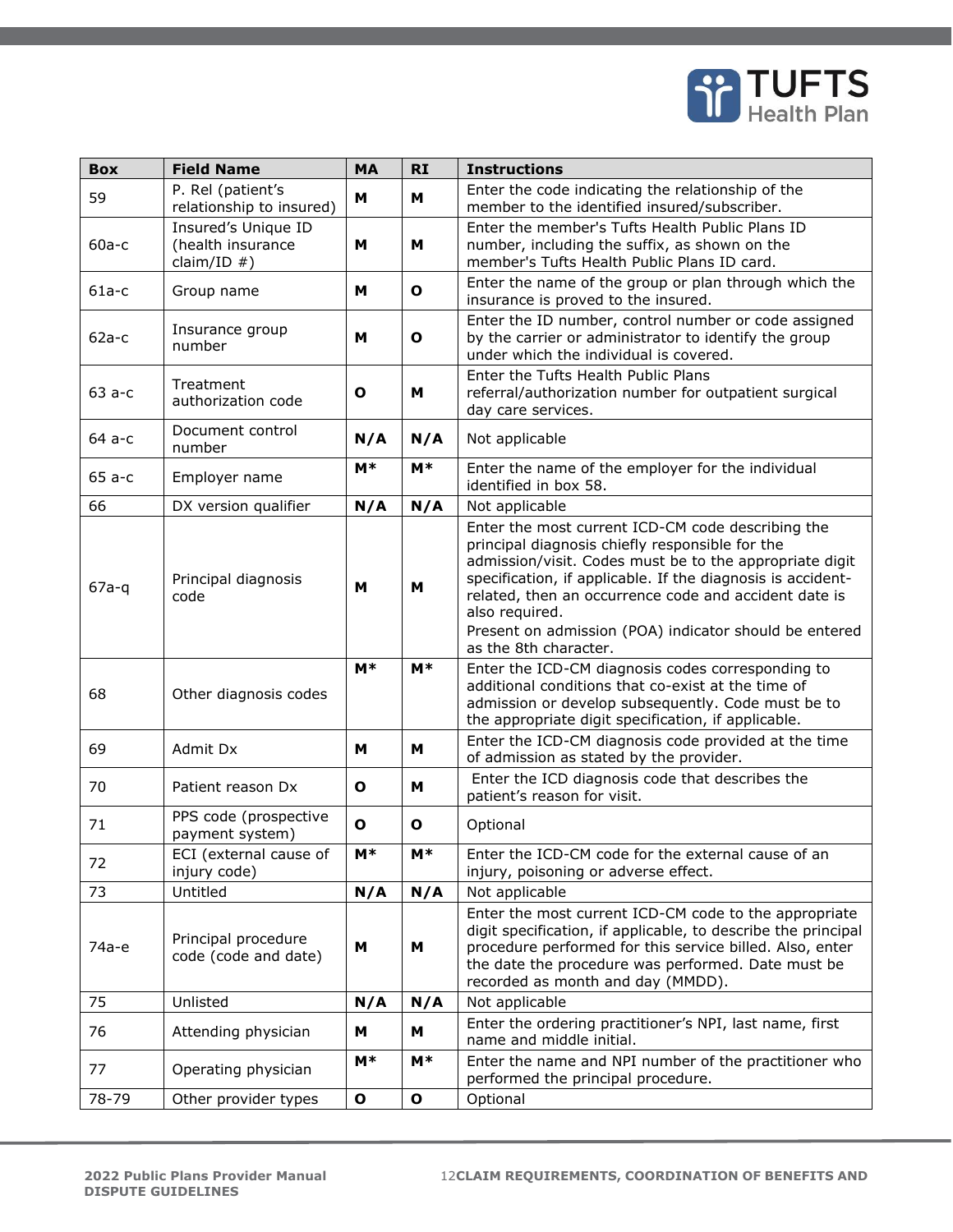

| <b>Box</b> | <b>Field Name</b> | <b>MA</b> | <b>RI</b>    | <b>Instructions</b>                                                                                                                                                                                              |
|------------|-------------------|-----------|--------------|------------------------------------------------------------------------------------------------------------------------------------------------------------------------------------------------------------------|
| 80         | Remarks           | Ο         | $\mathbf{o}$ | Examples: "COB-related" or "billing for denial purposes<br>only"                                                                                                                                                 |
| $81a-d$    | ICC.              | Ο         | м            | Enter B3 in the qualifier if fields 76-79 contain an<br>NPI.<br>Enter the corresponding provider taxonomy of<br>provider NPI's entered in locations:<br>76a - 81CCa<br>77b – 81CCb<br>78c – 81CCc<br>79d - 81CCd |

## <span id="page-12-0"></span>Figure 2: CMS-1500 (02/12) Claim Form Specifications

**Note**: Mandatory fields are marked with an M. Optional fields are marked with an O. The mandatory and optional fields may vary by state. Fields marked with an asterisk (\*) are to be completed only if applicable.

| <b>Box</b> | <b>Field Name</b>                  | <b>MA</b> | <b>RI</b> | <b>Instructions</b>                                                                                                                                                                                                                                                                                 |
|------------|------------------------------------|-----------|-----------|-----------------------------------------------------------------------------------------------------------------------------------------------------------------------------------------------------------------------------------------------------------------------------------------------------|
| 1          | Type of insurance<br>coverage      | O         | O         | Check the appropriate box to show health<br>$\bullet$<br>insurance coverage applicable to this claim. This<br>field is optional.<br>If the Other box is checked, complete Box #9.<br>$\bullet$                                                                                                      |
| 1a         | Insured's ID number                | м         | м         | Enter the member's current identification number<br>$\bullet$<br>exactly as it appears on the member's Tufts Health<br>Public Plans ID card, including the alpha prefix and<br>number suffix.<br>Inaccurate or incomplete ID numbers will delay<br>processing the claim and can result in a denial. |
| 2          | Patient's name                     | м         | м         | Enter member's last name, first name and middle<br>initial, if any, as shown on the member's Tufts Health<br>Public Plans ID card.                                                                                                                                                                  |
| 3          | Patient's birth date and<br>sex    | M         | M         | Enter member's date of birth and sex.                                                                                                                                                                                                                                                               |
| 4          | Insured's name                     | м         | м         | If the insured and the member are the same<br>$\bullet$<br>person, enter SAME.<br>If the insured and the member are not the same<br>person, enter the name of the insured (last name,<br>first name and middle initial).                                                                            |
| 5          | Patient's address                  | м         | M         | Enter the member's permanent mailing address and<br>telephone number:<br>On the first line, enter the street address.<br>$\bullet$<br>On the second line, enter the city and state.<br>$\bullet$<br>On the third line, enter the zip code and telephone<br>number.                                  |
| 6          | Patient relationship to<br>insured | M         | м         | Check the appropriate box for the member's<br>relationship to the insured (self, spouse, child, other).                                                                                                                                                                                             |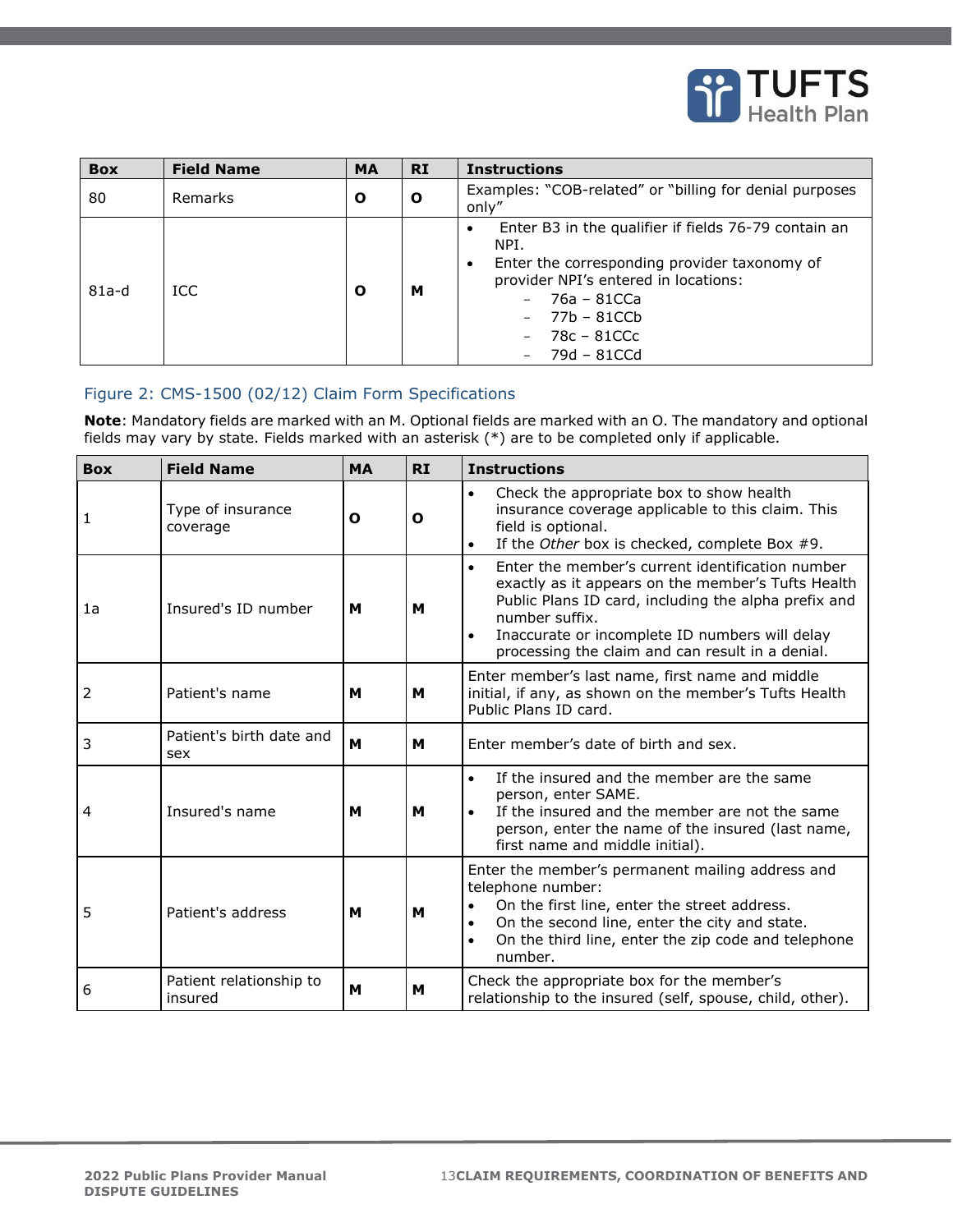

| <b>Box</b>      | <b>Field Name</b>                         | <b>MA</b>    | <b>RI</b>    | <b>Instructions</b>                                                                                                                                                                                                                                                                                                                                                                                       |
|-----------------|-------------------------------------------|--------------|--------------|-----------------------------------------------------------------------------------------------------------------------------------------------------------------------------------------------------------------------------------------------------------------------------------------------------------------------------------------------------------------------------------------------------------|
| 7               | Insured's address                         | M            | M            | If the insured's address is the same as the<br>member's address, enter SAME.<br>If the insured's address is different than the<br>member's address, enter the insured's<br>permanent mailing address (street number and<br>name, city, state, zip code) and telephone<br>number, if available.                                                                                                            |
| 8               | Reserved for NUCC use                     | $\mathbf{o}$ | $\mathbf{o}$ | No entry required                                                                                                                                                                                                                                                                                                                                                                                         |
| 9               | Other insured's name                      | M            | M            | If the insured is the same as the person in Box $#4$ ,<br>$\bullet$<br>enter SAME.<br>If the insured is not the same as the person in Box<br>$\bullet$<br>#4, enter the name of the other insured (last<br>name, first name and middle initial).                                                                                                                                                          |
| 9a              | Other insured's policy<br>or group number | M            | M            | If the other insured is covered under another health<br>benefit plan, enter the other insured's policy or group<br>number.                                                                                                                                                                                                                                                                                |
| 9b              | Reserved for NUCC use                     | $\mathbf{o}$ | $\mathbf{o}$ | No entry required                                                                                                                                                                                                                                                                                                                                                                                         |
| 9c              | Reserved for NUCC use                     | $\mathbf{o}$ | $\mathbf{o}$ | No entry required                                                                                                                                                                                                                                                                                                                                                                                         |
| 9d              | Insurance plan name or<br>program name    | M            | M            | Enter the other insured's insurance plan name or<br>program name and attach the other insurer's EOB to<br>the claim.                                                                                                                                                                                                                                                                                      |
| $10a-c$         | Is patient's condition<br>related to:     | M            | м            | For each category (Employment, Auto Accident,<br>Other Accident), check either YES or NO.<br>When applicable, attach an EOB or letter from the<br>$\bullet$<br>auto carrier indicating that personal injury<br>protection (PIP) benefits have been exhausted.<br>Note: Claims with attachments cannot be<br>submitted electronically.<br>Enter the state postal code where the auto accident<br>occurred. |
| 10d             | Claim codes                               | $\mathbf{o}$ | $\mathbf o$  | Enter up to 4 claim condition codes                                                                                                                                                                                                                                                                                                                                                                       |
| 11              | Insured's policy group<br>or FECA number  | M            | $\mathbf{o}$ | If the insured has other insurance, indicate the<br>insured's policy or group number.                                                                                                                                                                                                                                                                                                                     |
| 11a             | Insured's date of birth<br>and sex        | M            | Ο            | Enter the insured's date of birth and sex, if different<br>from the information in Box $#3$ .                                                                                                                                                                                                                                                                                                             |
| 11 <sub>b</sub> | Other claim ID                            | м            | м            | Enter 2-character qualifier found in 837 electronic<br>$\bullet$<br>claim to the left of the dotted line.<br>Enter claim number from other insured's plan to<br>the right of the dotted line                                                                                                                                                                                                              |
| 11c             | Insurance plan name or<br>program name    | M            | M            | Enter the insurance plan or program name, if<br>$\bullet$<br>applicable.<br>This field is used to determine if supplemental or<br>$\bullet$<br>other insurance is involved. If the supplemental or<br>other insurer is a Blue Cross Blue Shield plan, enter<br>the name of the state or geographic area. E.g.,<br>Blue Shield of [name of state].                                                         |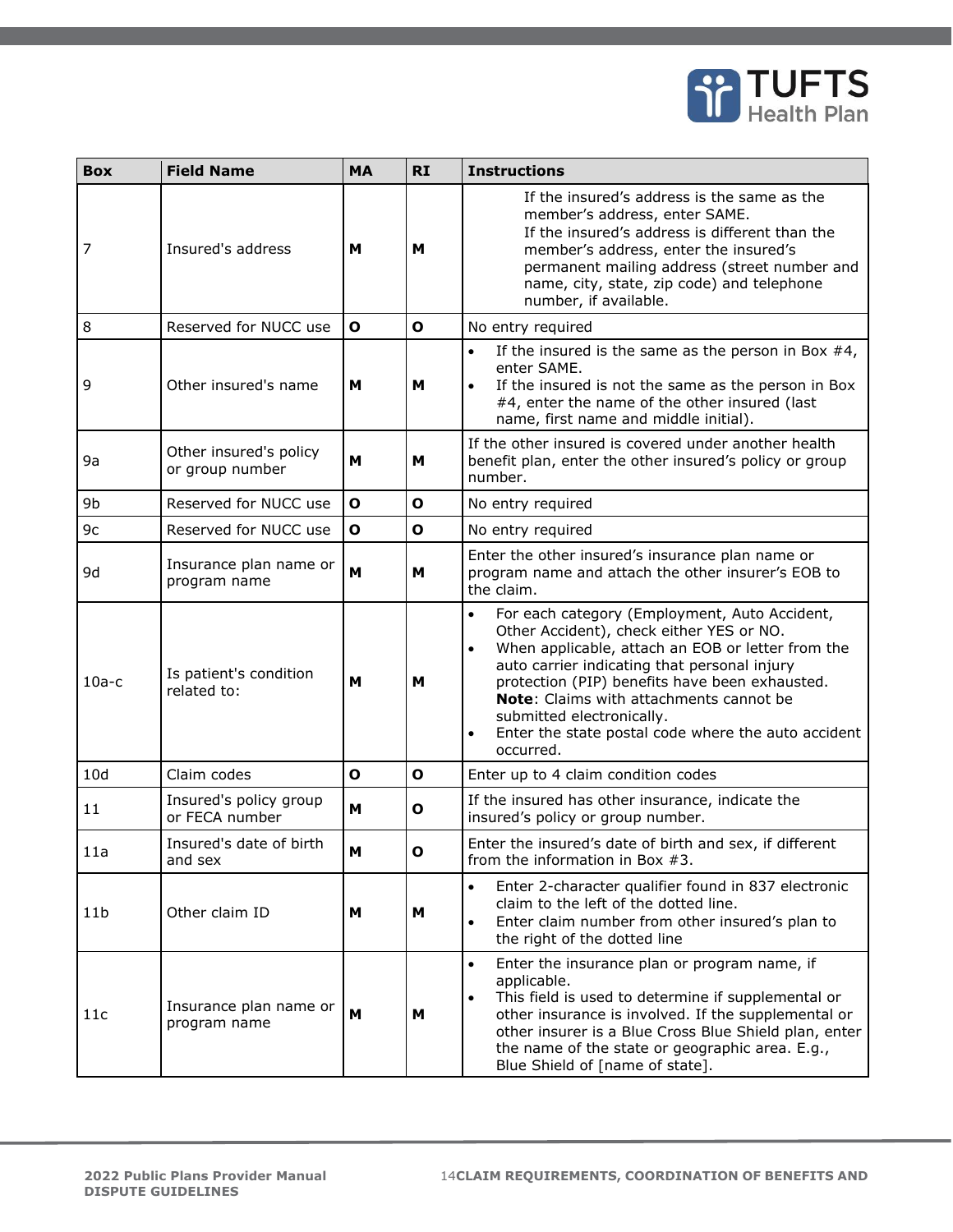

| <b>Box</b> | <b>Field Name</b>                                        | <b>MA</b>    | <b>RI</b>    | <b>Instructions</b>                                                                                                                                                                                                                                                                                                                                                                                                                                                                      |
|------------|----------------------------------------------------------|--------------|--------------|------------------------------------------------------------------------------------------------------------------------------------------------------------------------------------------------------------------------------------------------------------------------------------------------------------------------------------------------------------------------------------------------------------------------------------------------------------------------------------------|
| 11d        | Is there another health<br>benefit plan?                 | M            | M            | Check either YES or NO to indicate if there is another<br>primary health benefit plan. For example, a member<br>may be covered under insurance held by a spouse,<br>parent or other person.                                                                                                                                                                                                                                                                                              |
| 12         | Patient's or authorized<br>person's signature            | M            | M            | If the signature is not on file, the member or<br>$\bullet$<br>authorized representative must sign and date this<br>box.<br>If the signature is on file, enter Signature on File.<br>$\bullet$<br>If an authorized representative signs, indicate this<br>$\bullet$<br>person's relationship to the member.                                                                                                                                                                              |
| 13         | Insured's or authorized<br>person's signature            | M            | M            | If the signature is not on file, the insured or<br>$\bullet$<br>authorized representative must sign this block to<br>authorize payment of benefits to the participating<br>practitioner or supplier.<br>If the signature is on file, enter Signature on File.<br>$\bullet$                                                                                                                                                                                                               |
| 14         | Date of current illness,<br>injury or pregnancy<br>(LMP) | O            | M            | Enter date of current illness, injury or pregnancy in<br>$\bullet$<br>the designated MMDDYY space.<br>Enter the qualifier found in the 837 electronic claim<br>$\bullet$<br>to the right of the QUAL dotted line.                                                                                                                                                                                                                                                                        |
| 15         | Other date                                               | O            | $\mathbf{o}$ | Enter the qualifier found in the 837 electronic claim<br>$\bullet$<br>between the dotted lines to the right of QUAL.<br>Enter the date in the designated MMDDYY space.<br>$\bullet$                                                                                                                                                                                                                                                                                                      |
| 16         | Dates patient unable to<br>work in current<br>occupation | $\mathbf 0$  | $\mathbf{o}$ | If the member is unable to work in his or her current<br>occupation, enter the dates. An entry in this box could<br>indicate employment-related insurance coverage.                                                                                                                                                                                                                                                                                                                      |
| 17         | Name of referring<br>provider or other<br>source         | O            | M            | Enter 2-character qualifier found in 837 electronic claim<br>to the left of the dotted line.<br>Enter the name of the referring and/or ordering<br>practitioner or other source if the member:<br>Was referred to the performing practitioner for<br>consultation or treatment<br>Was referred to an entity, such as clinical<br>$\bullet$<br>laboratory, for a service<br>Obtained a practitioner's order for an item or<br>$\bullet$<br>service from an entity, such as a DME supplier |
| $17a-b$    | ID number of referring<br>physician                      | O            | м            | Enter the NPI-assigned practitioner ID number of<br>$\bullet$<br>the referring or ordering practitioner.<br>Referring practitioner information is required if<br>$\bullet$<br>another practitioner referred the member to the<br>performing practitioner for consultation or<br>treatment.<br>Ordering practitioner information is required if a<br>$\bullet$<br>physician ordered the diagnostic services, test or<br>equipment                                                         |
| 18         | Hospitalization dates<br>related to current<br>services  | м            | $\mathbf{o}$ | Enter the admission and discharge dates when a<br>medical service was furnished as a result of, or<br>subsequent to, a related hospitalization.                                                                                                                                                                                                                                                                                                                                          |
| 19         | Additional claim<br>information (designated<br>by NUCC)  | $\mathbf{o}$ | $\mathbf{o}$ | Enter additional claim information.                                                                                                                                                                                                                                                                                                                                                                                                                                                      |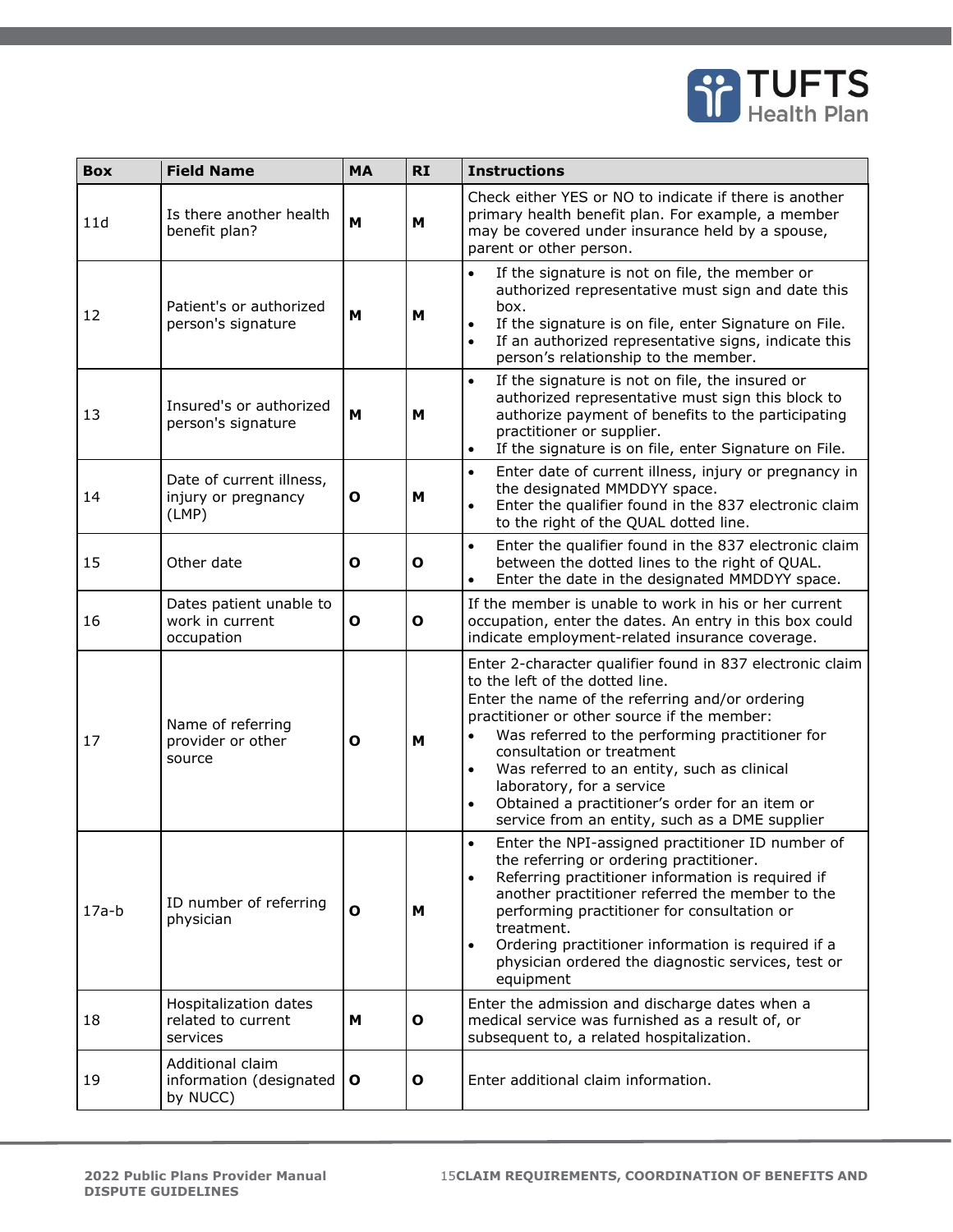

| <b>Box</b>      | <b>Field Name</b>                   | <b>MA</b> | <b>RI</b>    | <b>Instructions</b>                                                                                                                                                                                                                                                                                                                                                                          |
|-----------------|-------------------------------------|-----------|--------------|----------------------------------------------------------------------------------------------------------------------------------------------------------------------------------------------------------------------------------------------------------------------------------------------------------------------------------------------------------------------------------------------|
| 20              | Outside lab                         | O         | O            | Check YES or NO to indicate if laboratory work was<br>performed outside the practitioner's office.                                                                                                                                                                                                                                                                                           |
| 21              | Diagnoses                           | M         | M            | Enter the diagnosis/condition of the member indicated<br>by ICD-CM code number. Enter up to 12 codes in<br>priority order (primary, secondary condition). Codes<br>are arrayed across the box.                                                                                                                                                                                               |
| 22              | Resubmission code                   | O         | $M*$         | This item identifies a resubmission code.                                                                                                                                                                                                                                                                                                                                                    |
| 23              | Prior authorization<br>number       | O         | $M*$         | If applicable, enter the inpatient notification number.                                                                                                                                                                                                                                                                                                                                      |
| 24a             | Date(s) of service                  | M         | M            | Enter the dates for each procedure in MMDDYY<br>$\bullet$<br>format, omitting any punctuation.<br>Itemize each date of service.<br>$\bullet$<br>Do not use a date range.<br>$\bullet$                                                                                                                                                                                                        |
| 24 <sub>b</sub> | Place of service                    | М         | M            | Enter the appropriate place of service code.                                                                                                                                                                                                                                                                                                                                                 |
| 24c             | EMG                                 | N/A       | $M*$         | Check this item if the service was rendered in a<br>hospital or emergency room.                                                                                                                                                                                                                                                                                                              |
| 24d             | Procedures, services or<br>supplies | M         | M            | Enter valid CPT/HCPCS procedure codes and any<br>modifiers.                                                                                                                                                                                                                                                                                                                                  |
| 24e             | Diagnosis pointer                   | M         | M            | Enter the diagnosis reference letter for up to 4<br>$\bullet$<br>ICD-CM codes, as shown in box #21, to relate the<br>date of service and the procedures performed to<br>the appropriate diagnosis.<br>Enter a maximum of four letters that refer to four<br>$\bullet$<br>diagnosis codes. If multiple services are being<br>performed, enter the diagnosis codes warranting<br>each service. |
| 24f             | \$ Charges                          | M         | M            | Enter the charge for each listed service.                                                                                                                                                                                                                                                                                                                                                    |
| 24g             | Days or units                       | M         | M            | Enter the days or units of service rendered for the<br>procedures reported in Box 24d.                                                                                                                                                                                                                                                                                                       |
| 24h             | EPSDT family plan                   | О         | $M*$         | Check this box if early and periodic screening,<br>diagnosis and treatment, or family planning services<br>were used.                                                                                                                                                                                                                                                                        |
| 24i             | <b>ID QUAL</b>                      | o         | $\mathbf{o}$ | Check this box if the service was rendered in a hospital<br>emergency room.<br>Note: If this box is checked, the place of service code<br>in Field #24b should match.                                                                                                                                                                                                                        |
| 24j             | Rendering provider ID<br>#          | M         | М            | If the rendering practitioner is not the billing<br>practitioner, enter the rendering practitioner's NPI<br>number.                                                                                                                                                                                                                                                                          |
| 25              | Federal Tax ID number               | м         | м            | Enter the practitioner/supplier's federal tax ID,<br>employer ID number or Social Security number.                                                                                                                                                                                                                                                                                           |
| 26              | Patient's account<br>number         | O         | O            | Enter the member's account number assigned by the<br>physician's/supplier's accounting system.<br>Note: This is an optional field to enhance member<br>identification by the practitioner or supplier.                                                                                                                                                                                       |